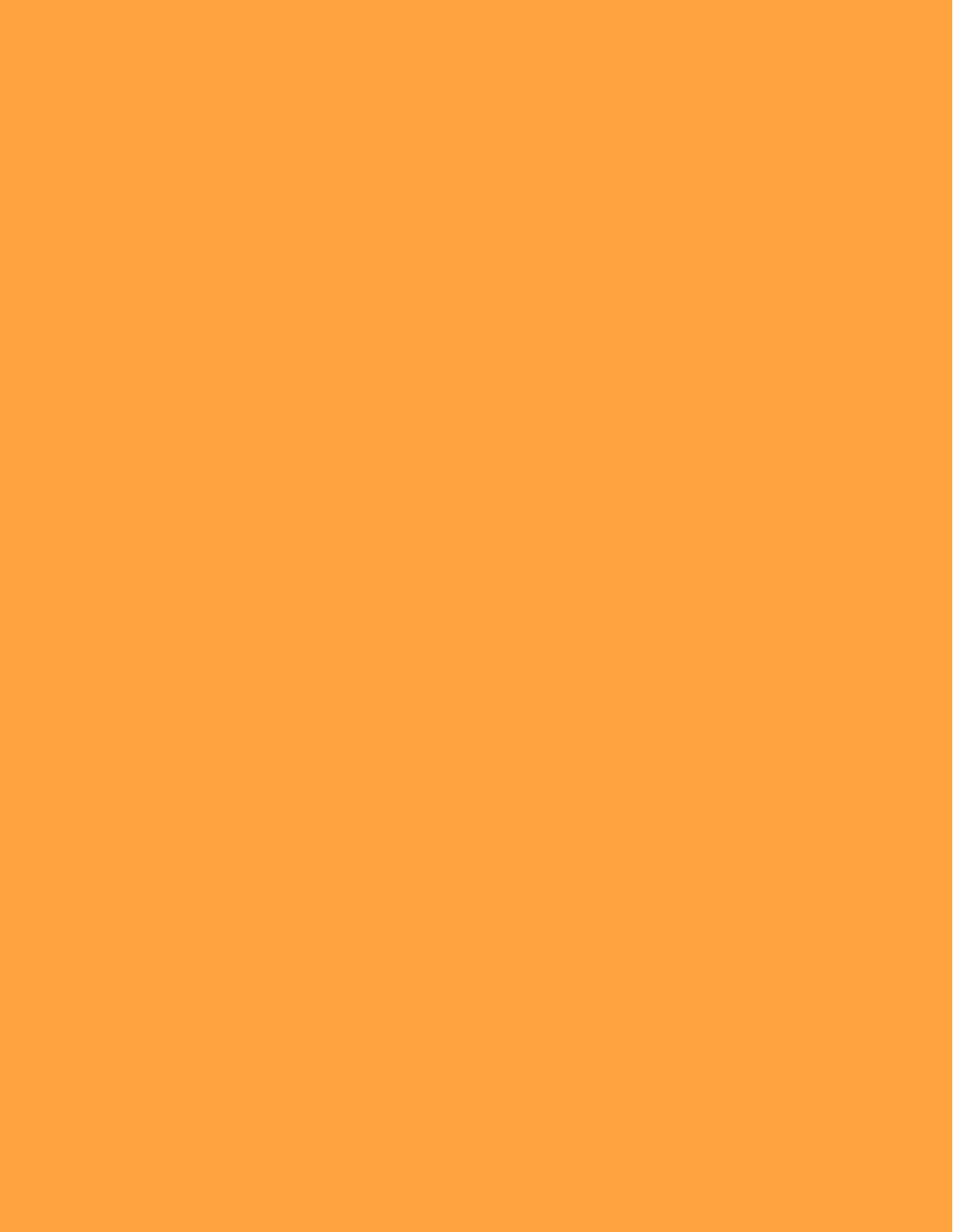## **The J.M.K. Innovation Prize Building Pathways to Collective Power**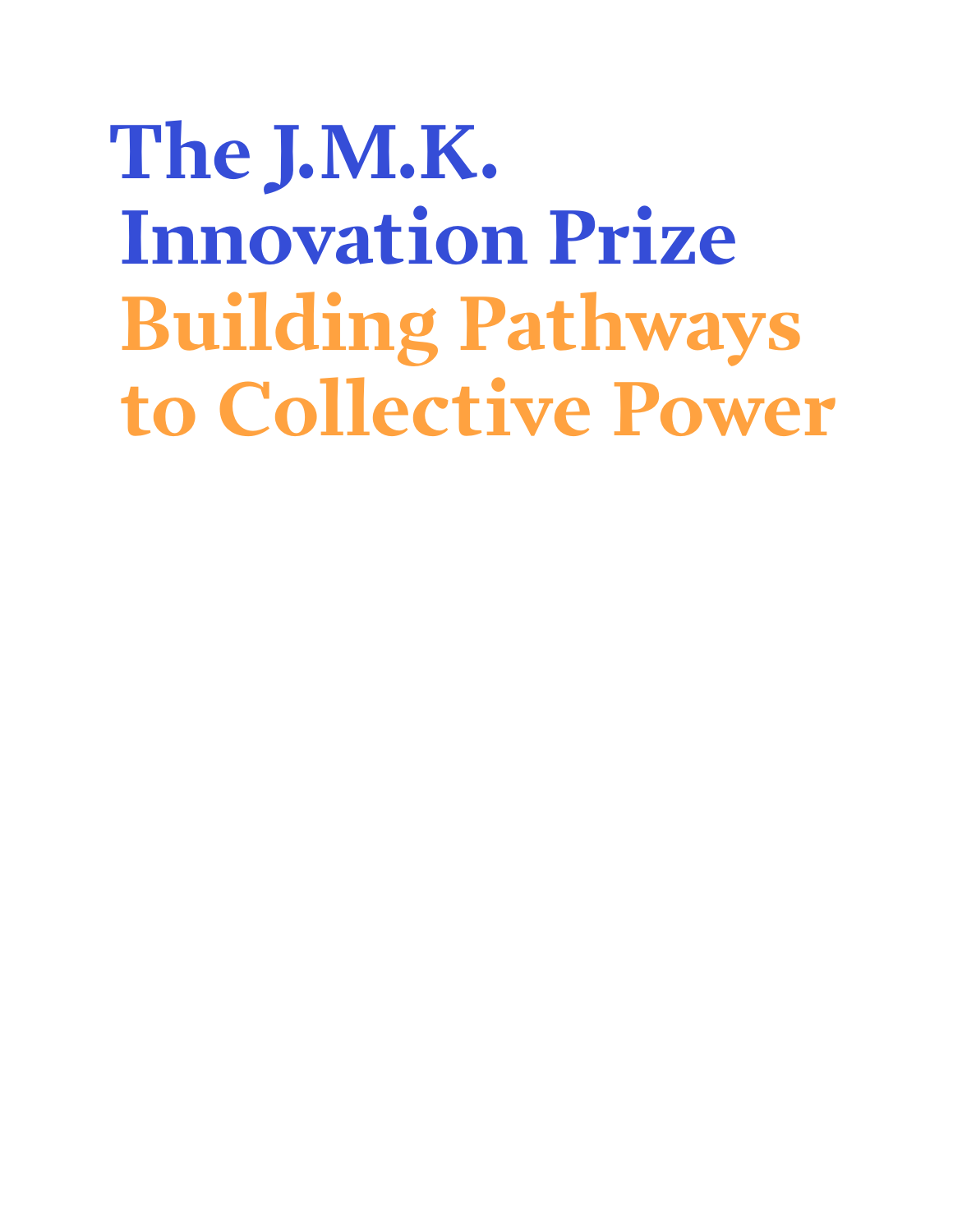

**300–399 400+**



**259**



**SOUTHEAST 513**

**SOUTHWEST**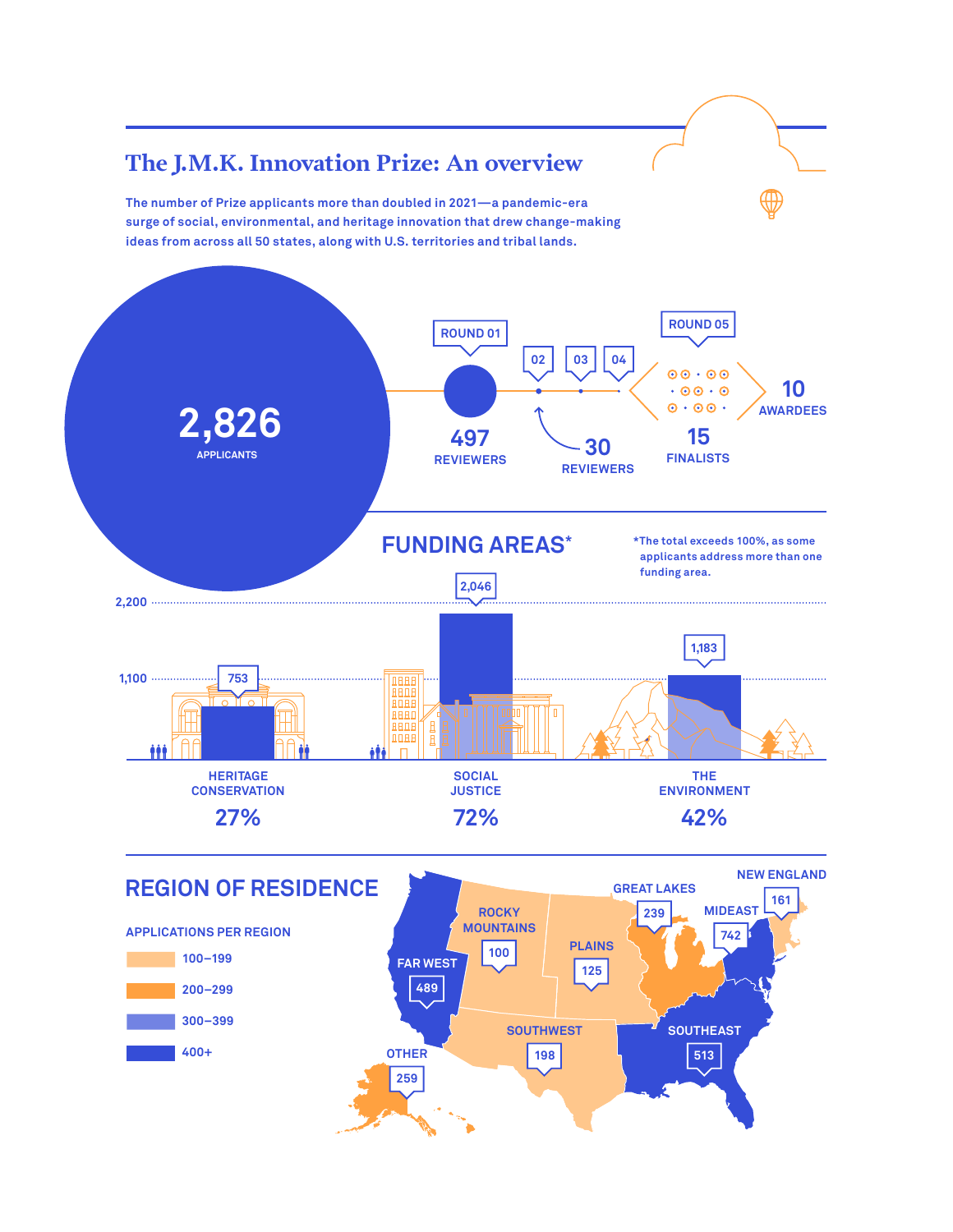## **Introduction Leaning In**

Two years ago, soon after we revealed the awardees of the 2019 J.M.K. Innovation Prize, the landscape of philanthropy—indeed, of everything—changed profoundly. The COVID-19 pandemic upended the frame of reference for everyone working in the realm of social innovation. Mission statements, giving areas, and staffing charts were scrambled as foundations and service providers pivoted, then pivoted again to meet social and environmental challenges that multiplied as the pandemic's toll mounted.

This year, in our fourth biennial Prize cycle, we received 2,826 applications, more than double the previous record. In part, the disruption of traditional grantmaking programs helped drive this surge of interest. Yet the pandemic also threw inequities into stark relief, spurring innovators to address urgent needs such as a lack of preventative health care for vulnerable populations, a shortage of affordable housing, and uneven access to lifesustaining parks and open spaces. At the same time, the other social-justice storyline that dominated the past two years—the Black Lives Matter movement—galvanized Black- and survivor-led organizations to center racial justice as they sought to counter generational cycles of harm.

All these currents have come together in a round of applications marked by outstanding quality and rigor. More than ever, innovators are reaching across disciplines, focus areas, and professional silos, forging multilayered approaches that integrate ideas in service of big, bold solutions. Critically, many of the applicants we've highlighted in the pages that follow use community-rooted collaboration as the basis for tools that provide new pathways for historically underrepresented peoples to create collective change.

As in previous rounds of the Prize, we selected ten awardees to receive up to \$175,000 each over three years. Throughout their Prize term, these innovators will have access to peer learning opportunities and the Fund's resource network to help sustain their journey. Though we could only elevate ten awardees, we've found many more worthy of support, and have surfaced insights from the entire pool of applicants in this report. Lastly, our afterword spotlights the inspiring stories of three prior awardees who parried the pandemic by leaning into risk and throwing lifelines to vulnerable communities when the stakes could not have been higher.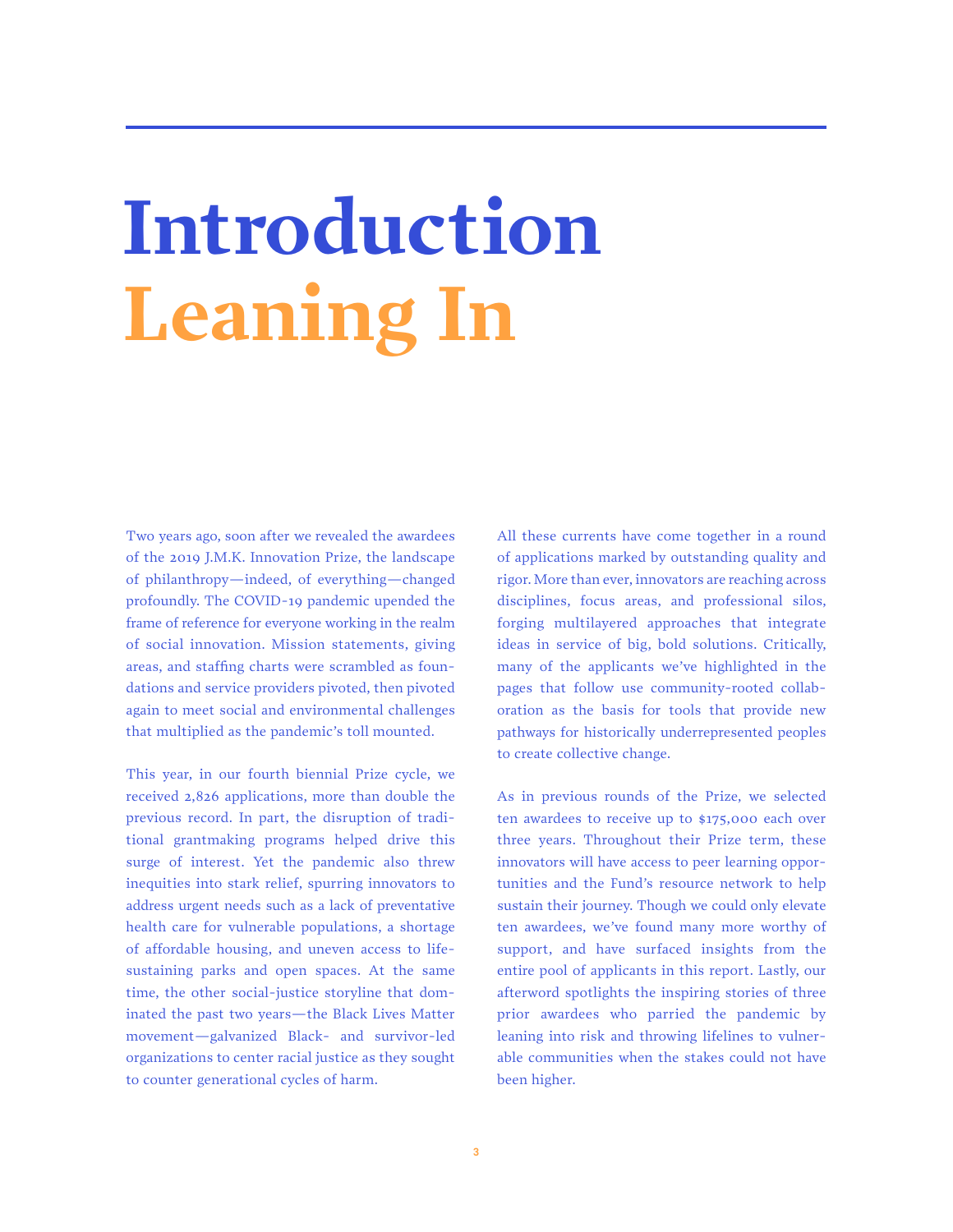## **The Takeaways**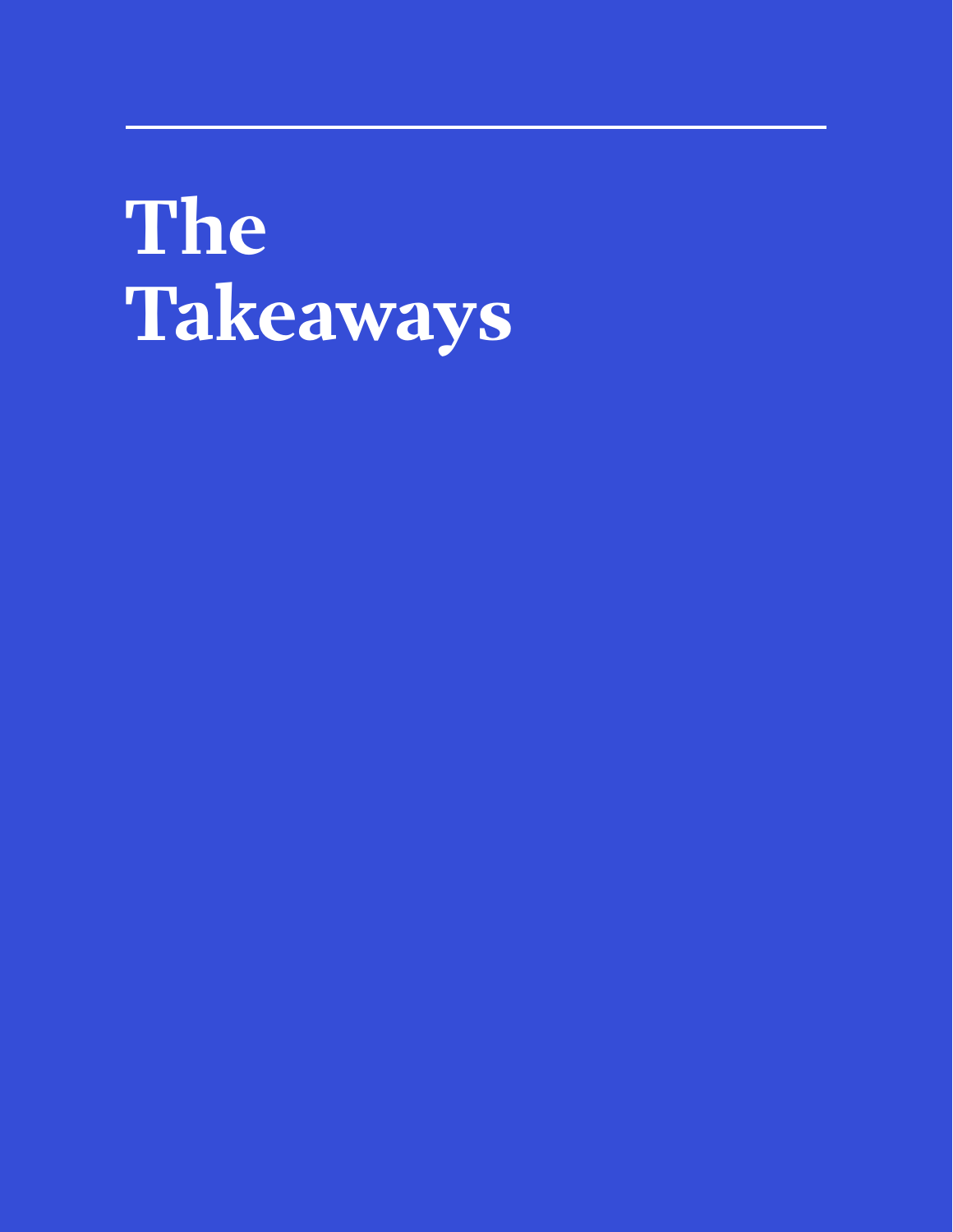|   | <b>Social justice is reshaping</b><br>environmental practice. | p.6  |
|---|---------------------------------------------------------------|------|
| 2 | <b>Multilayered new models center</b><br>race-based trauma.   | p.8  |
| 3 | <b>Savvy public engagement opens</b><br>pathways to power.    | p.10 |
|   | <b>Advancing language justice</b><br>supercharges resilience. | p.14 |
| 5 | Schools can be reborn as<br>civic infrastructure.             | p.16 |
|   | <b>Black women are catalyzing</b><br>large-scale change.      | p.18 |
|   | <b>Labor activists have reframed</b><br>the future of work.   | p.20 |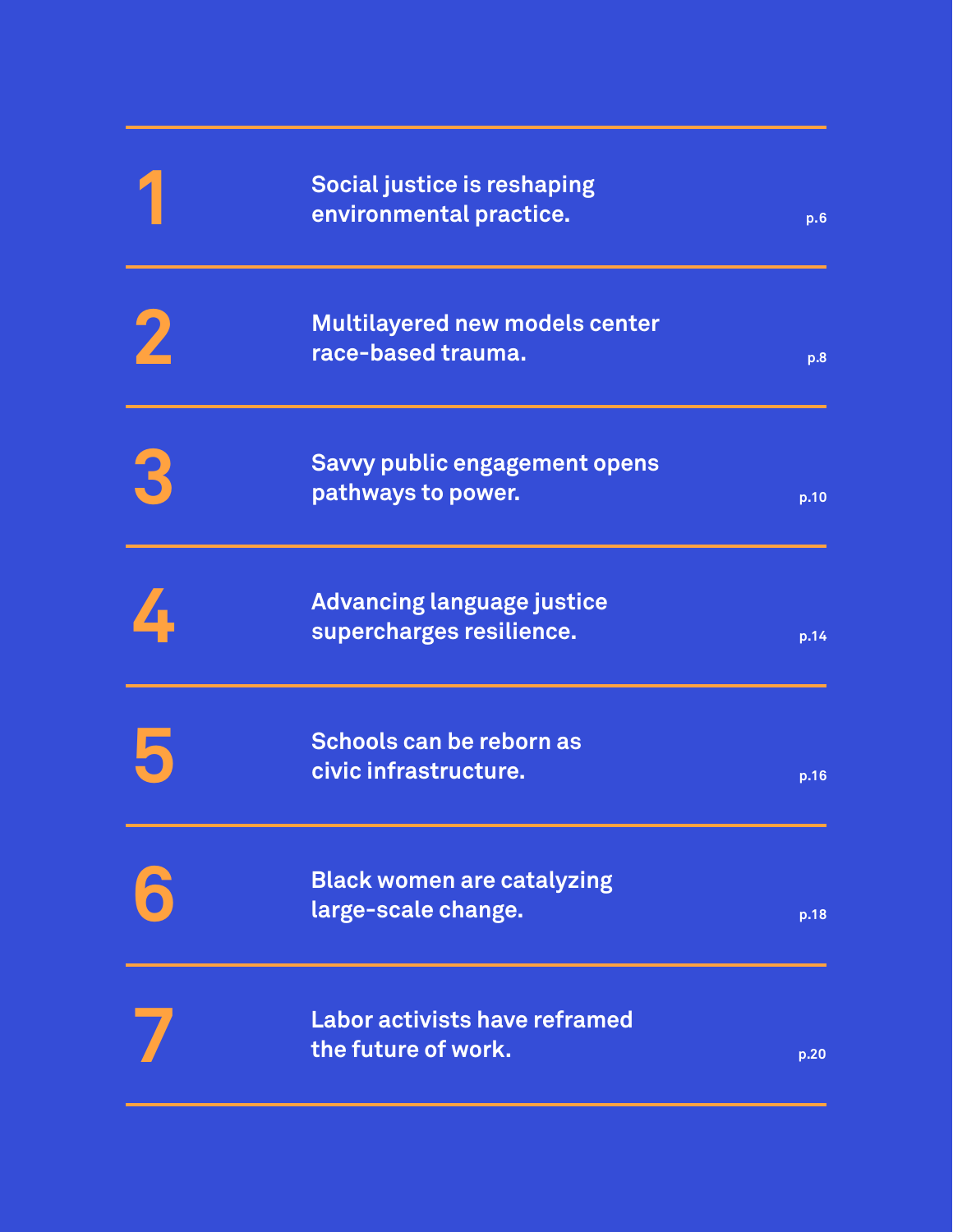### **Social justice is reshaping environmental practice.**

From its inception, The J.M.K. Innovation Prize has encouraged the cross-pollination of ideas that span disciplines and boundaries—those eureka moments sparked when unconventional approaches align to create outsize impacts. While our past awardees have often honed hybrid strategies, this year's applicants have unleashed, hands down, a surge of category-busting ingenuity. Indeed, the share of applicants targeting more than one of the Fund's focus areas doubled this year, while those addressing all three funding areas tripled. At a moment when many social activists are examining the roots of inequity, it's clear that traditional silos of knowledge are being shaken. "One reason things are looking more interdisciplinary is that the worldview that set colonialism and capitalism in place is being questioned," noted Brittany Koteles, director of Nuns & Nones, a Prize awardee. "There is room for people to declare new worldviews, and that's going to take a much more integrated approach."

Nowhere has this shift been more notable than in applications focused on the environment. More than one in five applicants to this year's Prize

identified with the environment and at least one other funding area, with a significant number pairing the environment and social justice. One such awardee, the Forestry and Fire Recruitment Program, responds to California's wildfire crisis by providing reentry and career support to people formerly serving in inmate fire crews, creating pathways to jobs in wildfire fighting. Others are pursuing more community-centered approaches, such as awardee Cambium Carbon, which regenerates urban forests while creating green jobs. And a strong showing among initiatives that are Indigenous-led or focused on Indigenous land has brought a reparations ethic to efforts that address environmental challenges, while often serving to strengthen democracy and safeguard heritage as well.

For its part, Nuns & Nones seeks to collaborate with religious institutions, many of which are discerning the future of their expansive land holdings as their communities age. If land owned by religious communities were equitably transferred to food sovereignty collectives, for example, it could advance social justice goals that many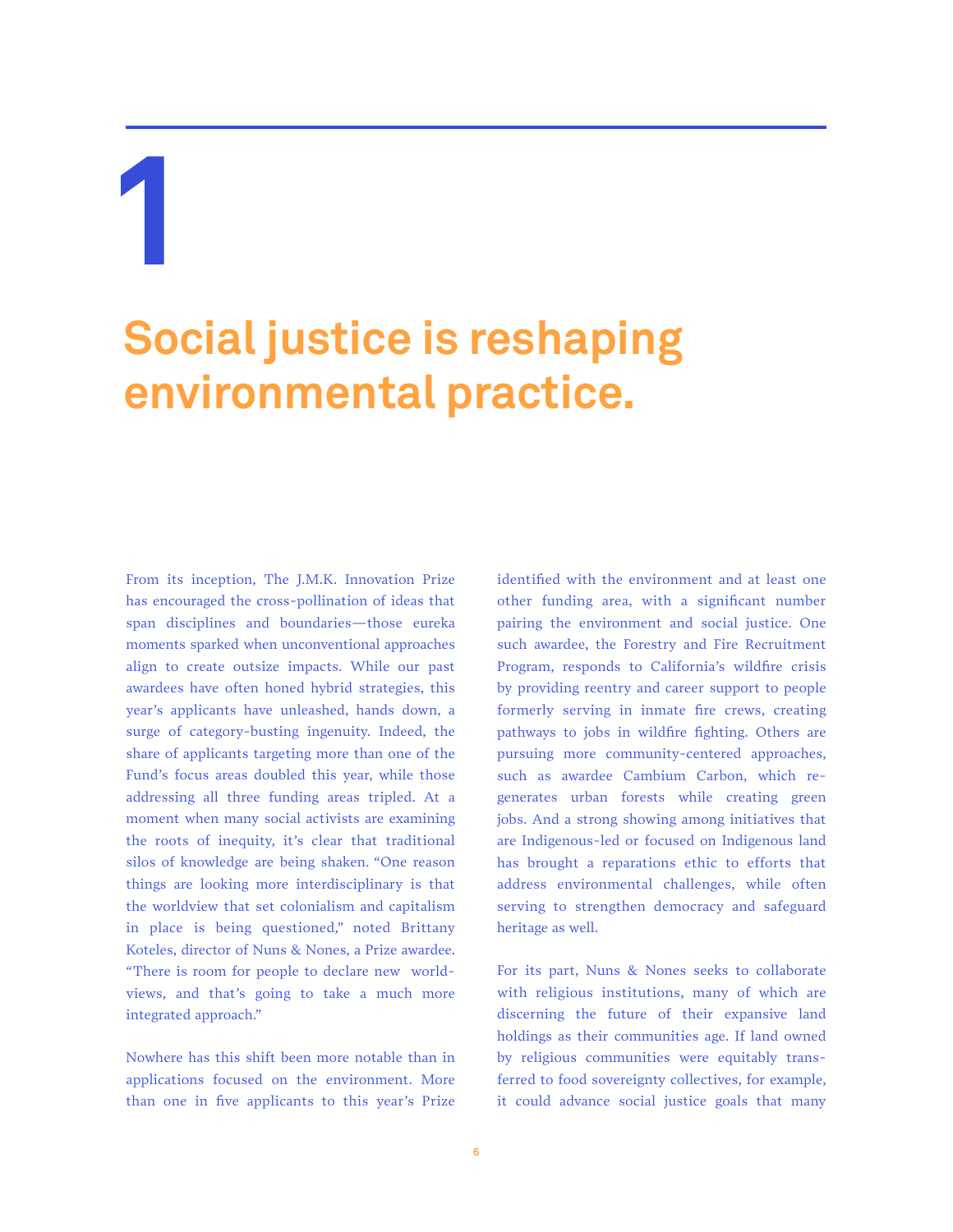

Catholic sisters have long championed. "By moving land stewardship into regenerative purposes, sisters can transfer thousands of acres directly into the climate justice movement," Koteles explained, "while supporting the marginalized communities and ecological repair that they've been fighting for across decades."

While meaningfully advancing environmental resilience and social justice, this model could also conserve cultural heritage on a large scale. "There are thousands of heritage-related religious properties across the country that have no current use," said Mary Anthony, executive director of The 1772 Foundation and a Prize reviewer. "This is something that could be looked at across the board for churches and synagogues and masonic temples that are struggling to find a renewed purpose."



**Nuns & Nones works with Catholic sisters to promote regenerative land stewardship. (Photo: Nuns & Nones)**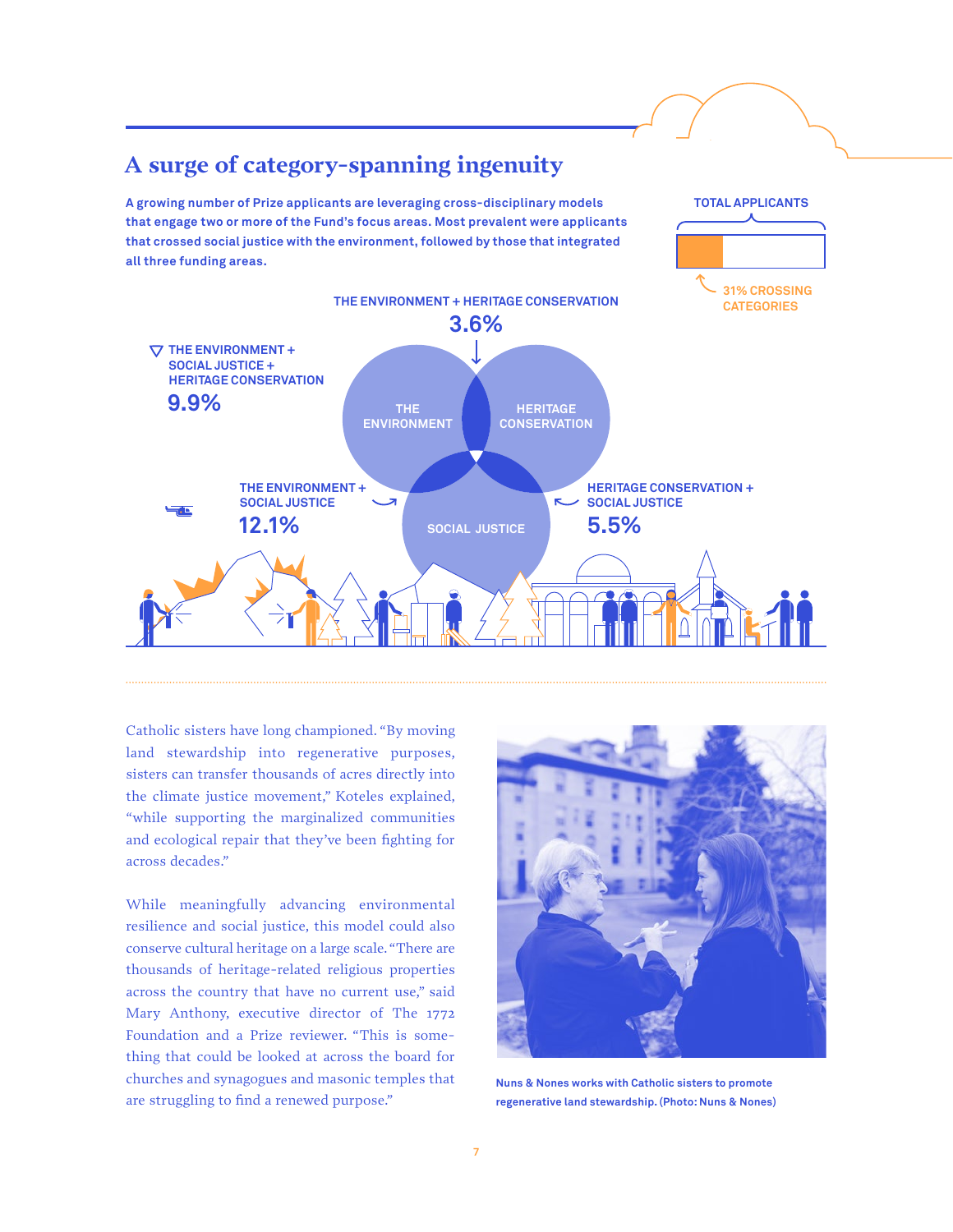### **Multilayered new models center race-based trauma.**

The nationwide upwelling of the Black Lives Matter movement in 2020 shook the social justice world as much as it did the cities of Ferguson, Minneapolis, New York, and beyond. The activism that helped define this soulsearing moment has encouraged innovators to look deeply into the roots of racial trauma as they tackle enduring social challenges. This year, reflecting across-the-board interest in serving communities of color, 39% of all Prize applications addressed the needs of BIPOC populations, while 18% specifically referenced Black Lives Matter. What distinguished applicants to this round was an urge not just to end policing or the legal system as we know it, but to figure out what comes next. "What I saw in these applications were solutions-oriented approaches where innovators are identifying what would actually deliver safety and fairness, and heal our communities," said Insha Rahman, vice president of advocacy and partnerships at the Vera Institute of Justice. "That's a level of creativity and ingenuity that was many years in the making, but really went into overdrive this past year."

Just as for environmental innovators, we found the most compelling ideas to advance racial justice are those that weave together multilayered strategies for maximum impact. For example, the Freedom Community Center in St. Louis, a Prize awardee, integrates restorative justice with personal healing and broad-based advocacy to transform communities. "Unlike many other violence prevention or advocacy organizations, we're positioned as a fusion of individual, intrapersonal, and systemic intervention," explained Mike Milton, the Center's executive director. Milton and his staff—all of whom are violence survivors—know first-hand what it takes to overcome ingrained injustice and build accountability. "It starts with therapy, mentors, practical things like getting a job," Milton said. But the critical next step is to understand how personal healing can be leveraged to spur system-shifting change. "The work that we do is really about how we turn trauma into power," he added. "Because we know that the opposite of trauma isn't healing, it is power—and how we can use that power to divest from systems that continue the generational trauma cycle."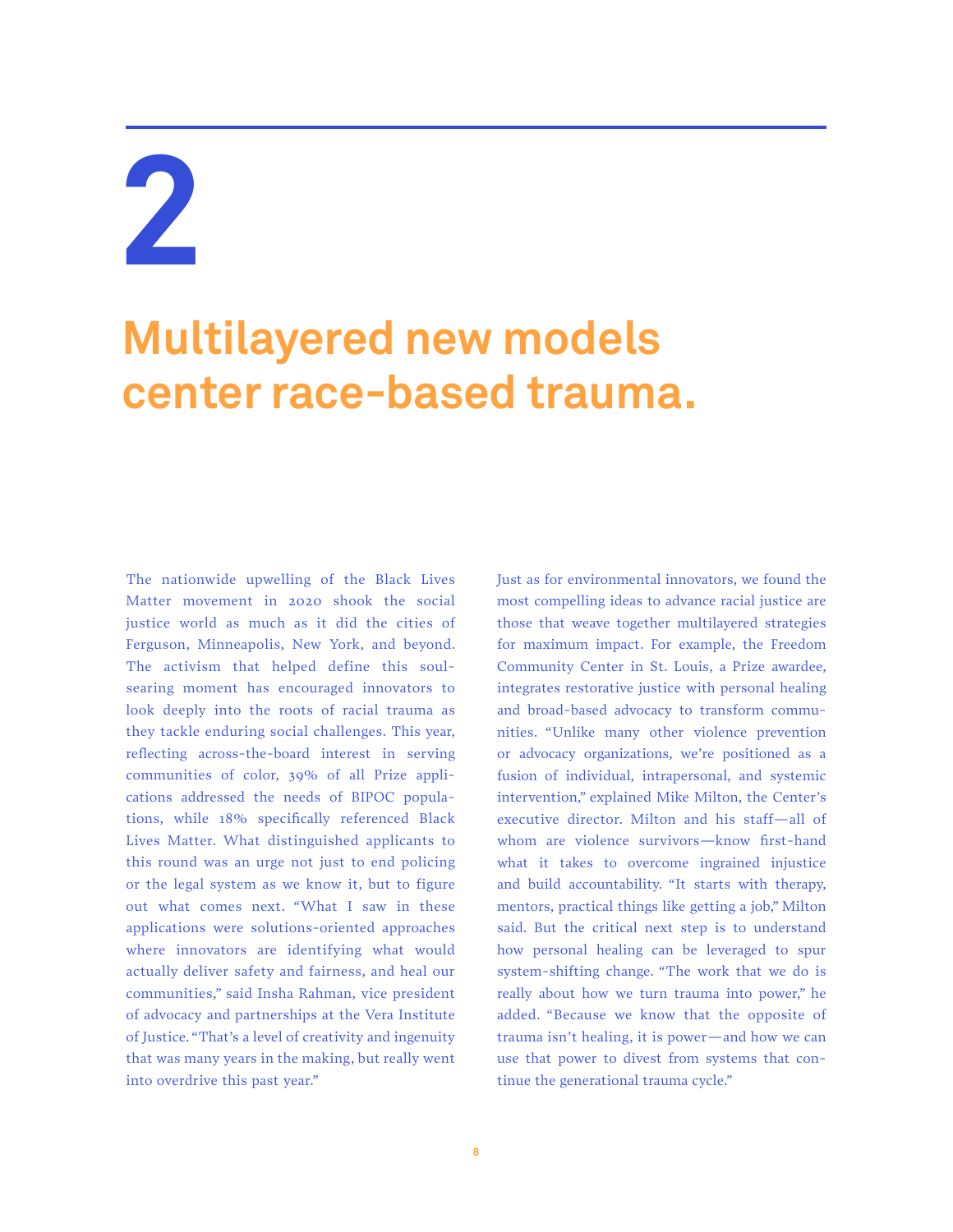### **Neighborhood-rooted restorative justice**

**The Freedom Community Center puts communities at the heart of a three-tiered healing, harm reduction, and repair process. Where many restorative-justice programs are driven by district attorneys, the Center prioritizes neighborhood-led oversight and accountability.**



To keep people out of the criminal legal system, the Center oversees a survivor-centered restorative justice process that includes pre-trial and precharge diversion for those accused of doing harm. Notably, the neighborhood-based process is driven by community members rather than district attorneys within the court system. And finally, the Center galvanizes policy and legislative change through the support of campaigns such as Close the Workhouse, which defunded the biggest jail in St. Louis and diverted those funds to rebuilding neighborhoods—a win that for the first time put the city's system-impacted people of color in charge of their own destiny.



**For communities of color in St. Louis, personal transformation is the basis for system-scale change. (Photo: Freedom Community Center)**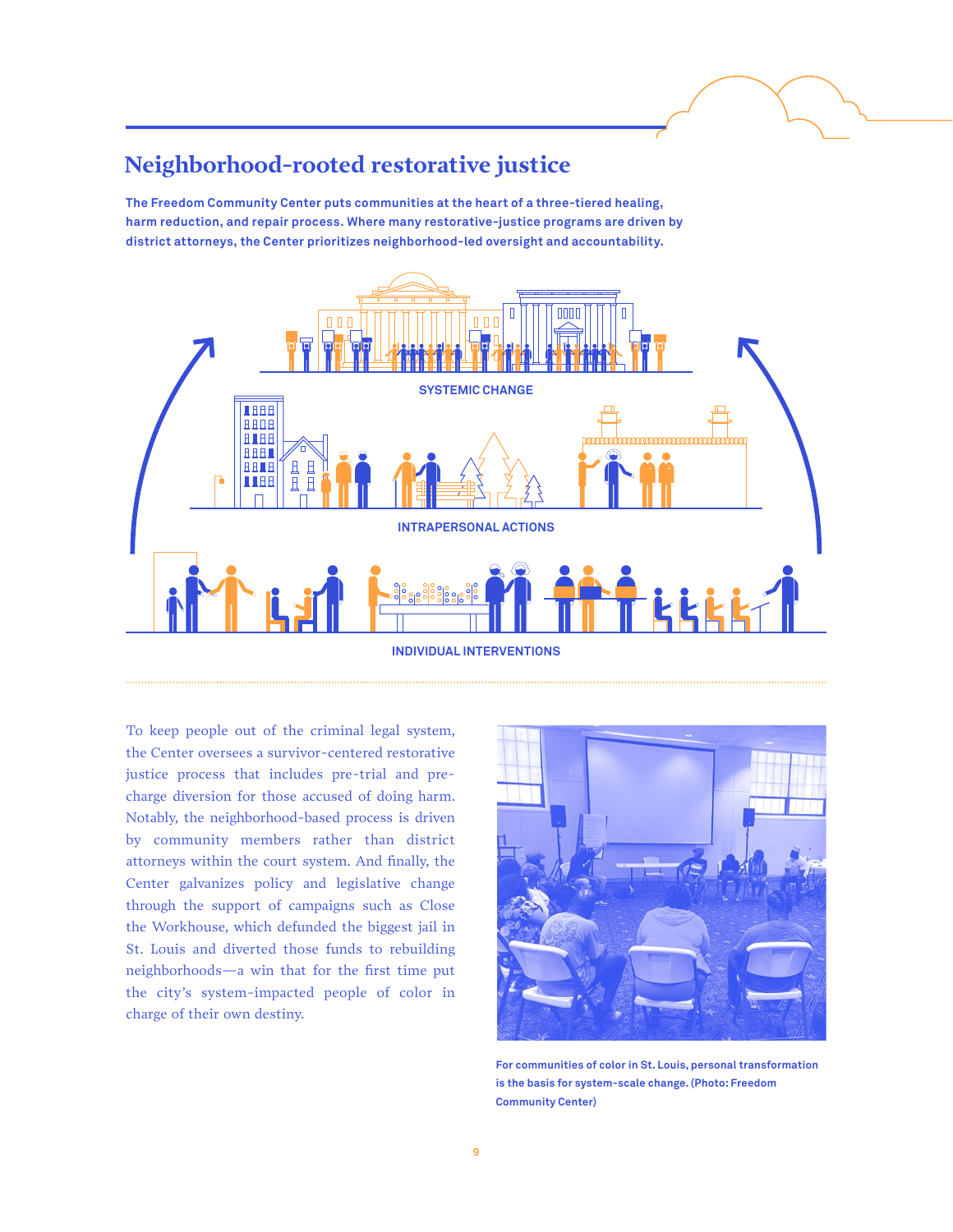### **Savvy public engagement opens pathways to power.**

In 2019, the Fund made a significant shift in its social justice giving toward ensuring that new Americans, people of color, and disenfranchised communities could fully participate in our democracy. This year, Prize applicants responded with an avalanche of ideas showing how power and pluralism can be cultivated through voter-access, civic-engagement, and place-based initiatives that solve local democracy challenges across divides. What unites these efforts is a sense that solutions must first be nurtured at the local level if they are to spark large-scale change. "We are living through a time of unprecedented attacks on democracy, and now more than ever those local leaders, and those innovative projects, need resources," said Cristina Tzintzún Ramirez, a Prize reviewer, 2017 awardee, and now the executive director at NextGen America. "Ultimately, it will be ordinary citizens who determine the future and health of American democracy."

This round's applications abound in creative ways to seek out and inspire those citizens, from artsdriven bootcamps for future city council leaders to programs that break down barriers for moms

seeking public office. Among the most resonant were those that draw inspiration from the intersectionality of issues facing people left out of the political process. In New Orleans, for example, at least 700,000 Black women are eligible to vote, but fewer than a quarter of them are considered voters. "That's a large gap, and there was a recognition that traditional voter engagement tactics weren't working," said Nia Weeks, founder of Citizen S.H.E., a Prize finalist. By listening to the women around her, Weeks hit upon the power of storytelling as a way to shape political consciousness. "If we create a space where people can restructure narratives, we can chip away at the barriers that prevent us from being civically engaged," she explained.

Through multifaceted activities—video interviews, wine talks, art projects, law review articles, and more—Citizen S.H.E. uses storytelling as a springboard to reach the group's goal of 300,000 Black women who are ongoing civic participants. Most successful to date has been a series highlighting the theme of hair. Black women may disagree about criminal justice reform, Weeks found, but they all have a story about their hair, whether of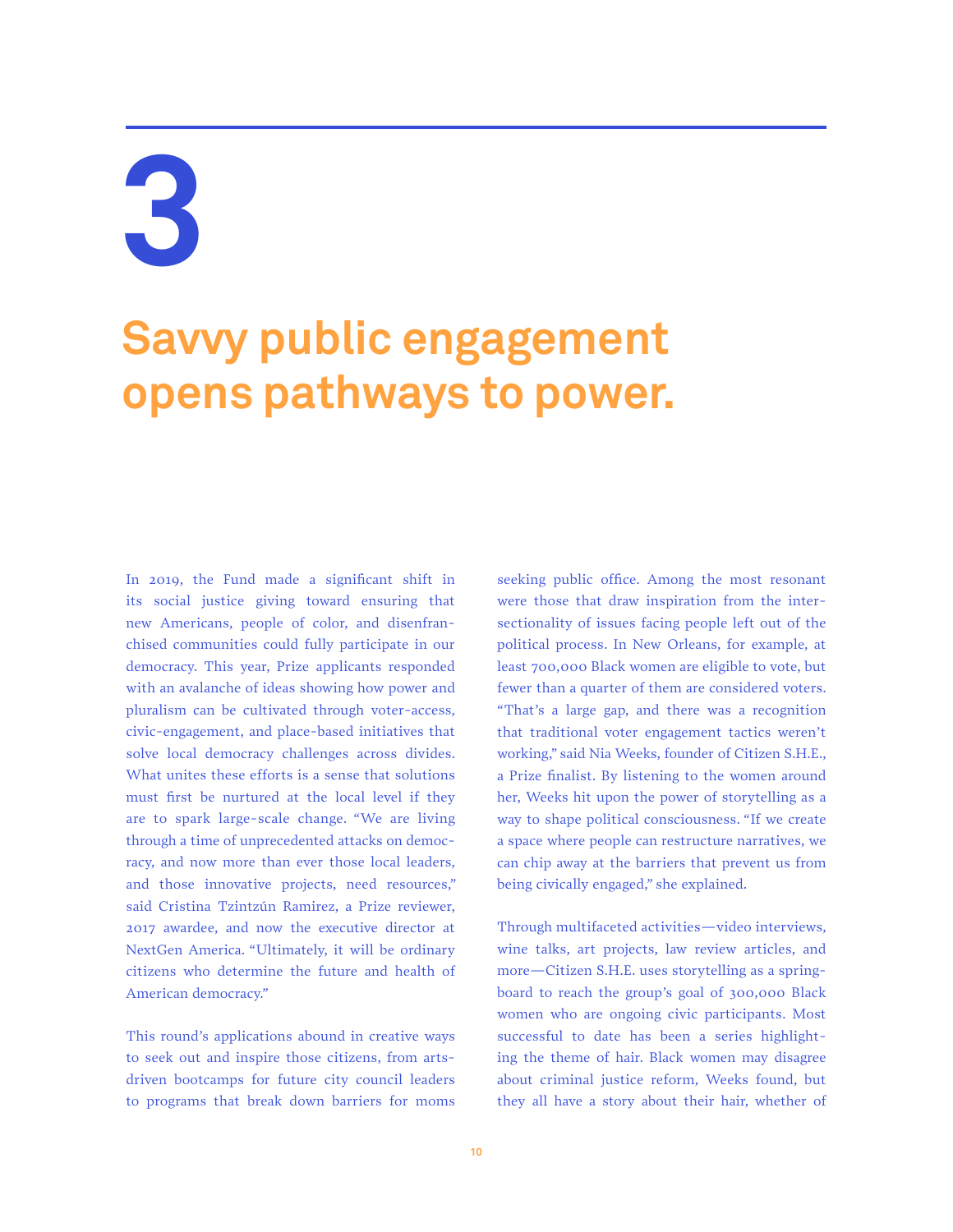

joy, pride, or discrimination. "We photographed 200 women, told their stories, and did a conference," she recalled, "all utilizing this standpoint so we can start having deeper conversations and build a base." The effort burgeoned into a state-spanning movement to pass CROWN Acts ending racebased hair discrimination. Hair thus becomes a kind of "trojan horse" that opens the door to community-rooted political action. "Using that as an entry point," Weeks said, "we can discuss all of these other things to create an agenda that is collective and inclusive."



**Citizen S.H.E. nurtures civic participation among Black women in New Orleans. (Photo: Citizen S.H.E.)**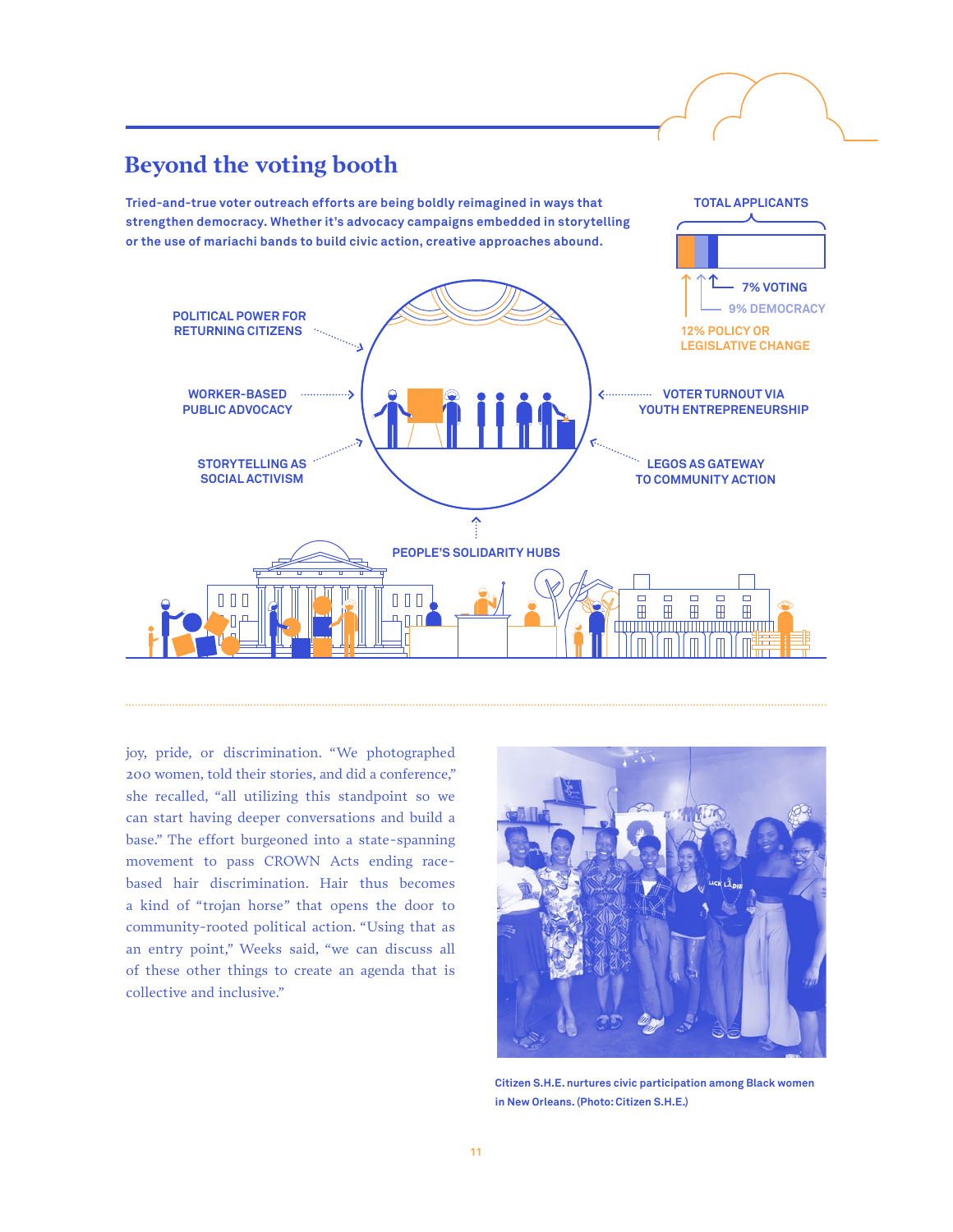### **The J.M.K. Innovation Prize: By the numbers**

**Across this year's 2,826 applications, innovators nurtured novel ideas—fully half of which came from organizations less than two years old—that spanned diverse target populations, geographic scales, and issue areas.**





### **LENGTH OF TIME ON IDEA ORGANIZATION STRUCTURE**

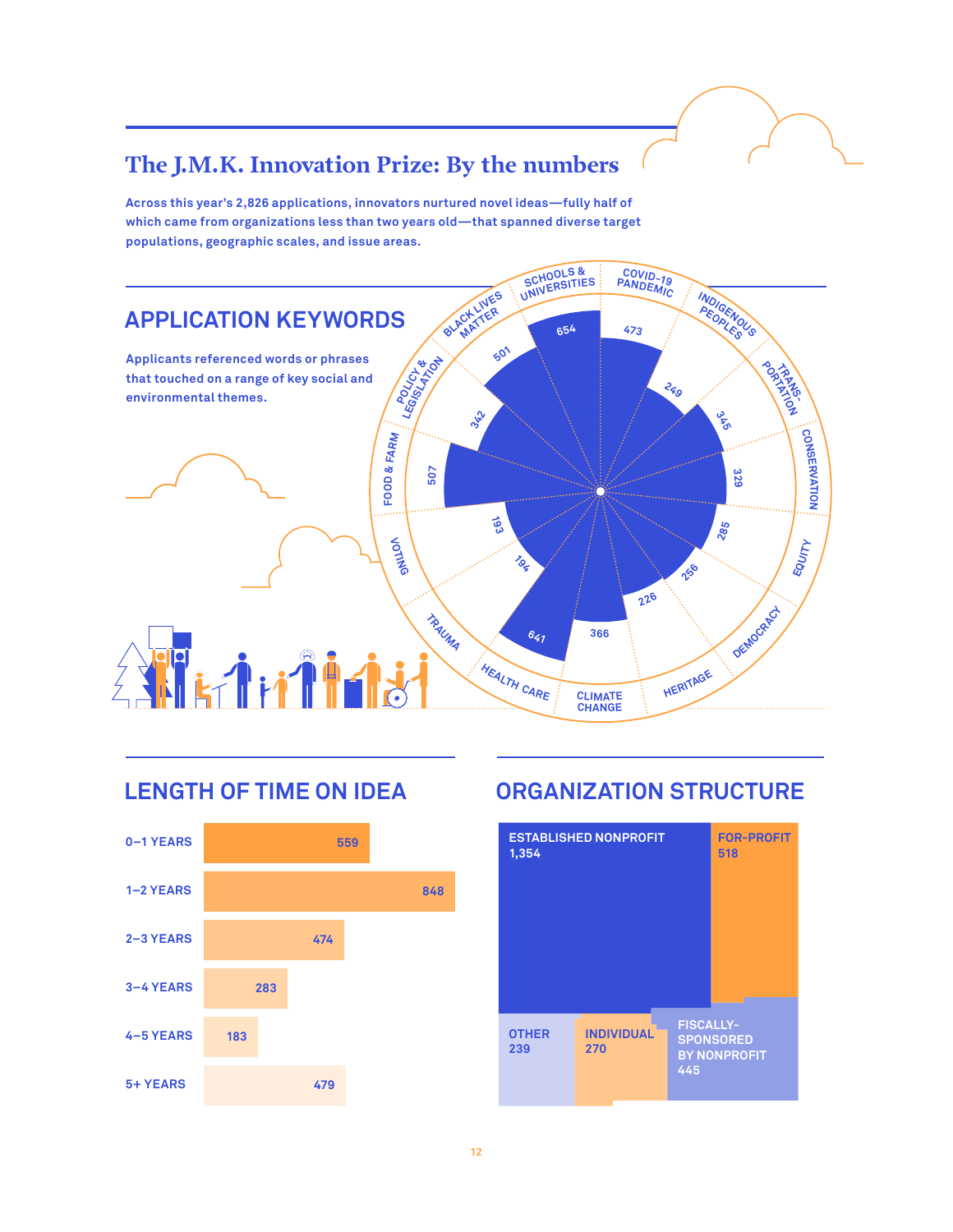#### **TARGET POPULATION Percentages indicate the number of applications that reference each target population. The total exceeds 100%, as some applicants seek to impact more than one social or demographic group. BLACK, INDIGENOUS, AND 29% 39% PEOPLE OF COLOR CHILDREN & YOUTH (BIPOC)** $\mathbb{H}^1\mathbb{H}$ 世世 113 **BBBBBB**  $\mathbb{Z}$ 888 f 語 **INCARCERATED OR 21% 15% 15% IMMIGRANT&** 11% **ECONOMICALLY FORMERLY IMMIGRANT & DISADVANTAGED INCARCERATED REFUGEE** 0000009000000000000 四皿  $\mathbf{r}$  $\begin{array}{c} \begin{array}{c} \text{T} \\ \text{I} \end{array} \end{array}$ 09000 <u> 1900 - 1900 - 1900 - 1900 - 1900 - 1900 - 1900 - 1900 - 1900 - 1900 - 1900 - 1900 - 1900 - 1900 - 1900 - 19</u>  $400$  $\Box$ lo a **BBBB**  $\frac{1}{1}$ **11% 3% 3% WOMEN & GIRLS** LGBTQ+ **DISABLED** ÷ HHM  $\Box$  $\Box$ 且且 HH **HOLD**  $\mathbf{B}$  $\Box$ 器品 age<br>Bee  $\overline{B}$ ┯  $\mathbb{H}$  $\mathbf{H}$ H  $\mathbf{H}$ 俳  $\bullet$ . . . . . . . . . . . . **GEOGRAPHIC SCOPE 35% 40% 30% 16% 20% HAAA 13%**  $\sim$ **13% 11% 10%** 1 A F **10%** ∕∂ **BASHE 2%** ŤД **JAAR** Έ  $\boxed{\mathbf{a}_{\Pi}\mathbf{a}}$ ١٣٢ **Innn 0% COMMUNITY CITY STATE REGION UNITED STATES CITY OUTSIDE THE U.S. STATE GLOBAL**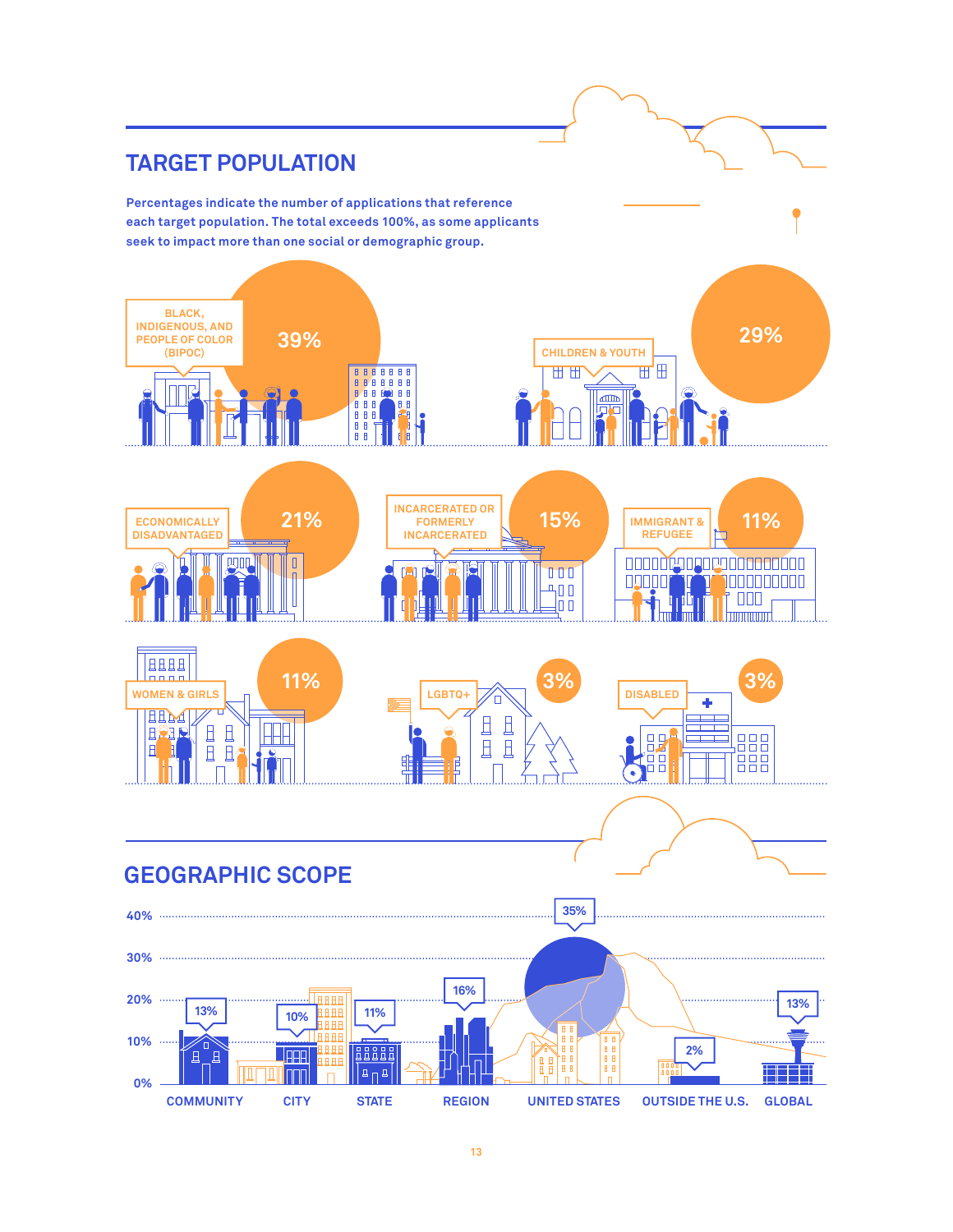### **Advancing language justice supercharges resilience.**

Across its many dimensions, language justice emerged as a powerfully compelling thread among this round of Prize applicants. Amid growing attention to BIPOC populations and justiceinformed social practice, innovators are finding that language justice crosses cultural preservation with an array of social and environmental impacts. "As Indigenous rights become a broader human rights issue, the obviousness of helping people keep their languages alive is clearer to more people," explained Daniel Bögre Udell, cofounder of Prize awardee Wikitongues. If language contains humanity's spiritual, cultural, and ecological knowledge, then it can be leveraged to create new pathways to environmental sustainability, heritage preservation, and self-determination. For example, Wikitongues seeks to build a "language revitalization accelerator" that gives marginalized people resources to launch sustainable mother-tongue projects in their communities. Such efforts can spur significant impacts, from boosting education performance and advancing class mobility to stemming substance abuse. Moreover, because cultures have unique expressions reflecting their natural environments, preserving threatened languages directly supports biodiversity and resource conservation. "When we keep language alive, we literally keep knowledge of the natural world alive," Bögre Udell said.

Other applicants are using language justice to advance disability rights and bolster democracy. Awardee HEARD centers language and disability justice to support incarcerated and formerly incarcerated deaf/disabled people, who face unique challenges in the criminal legal system. Pervasive lack of access throughout carceral settings deepens social and linguistic isolation for incarcerated deaf/disabled people, who face persistent abuse and neglect. HEARD's holistic reentry program provides peer support, direct services, and harm reduction education for these historically underserved and multiply marginalized communities. With few accessible resources in American Sign Language or other sign languages that inform deaf/ disabled people about how the criminal legal system works, HEARD is developing signs for social justice–related English words that currently have no sign equivalents—such as "mass incarceration" and "abolition"—as part of their efforts to support deaf/disabled people who were recently released.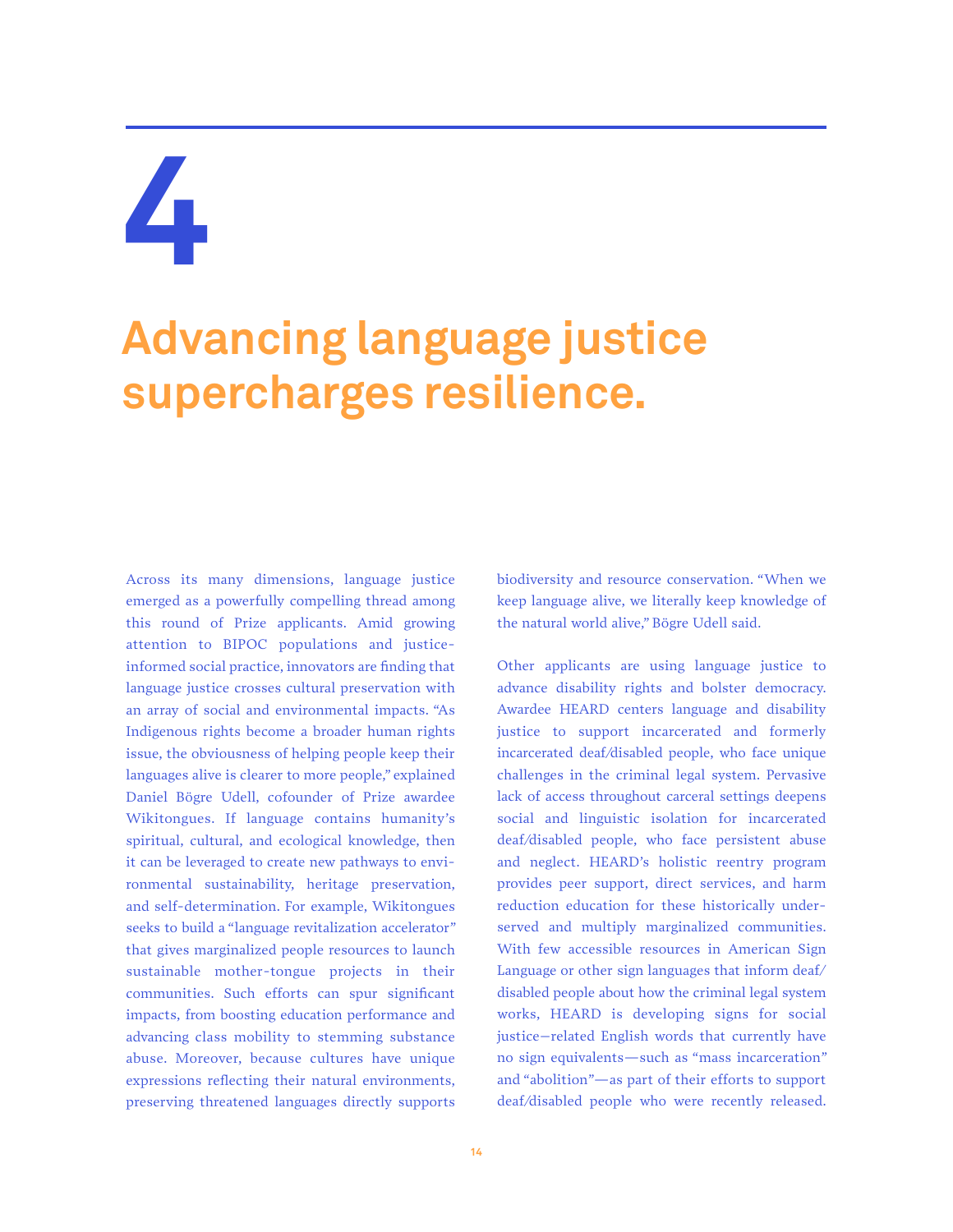#### **Language as culture capsule**

**A community's vocabulary traces and sustains its history. Here is a selection of words reflecting the diversity of Afro-Seminole Creole, a threatened language with roots across Africa, Europe, and the Americas. Today, perhaps two dozen speakers remain in parts of Texas, Oklahoma, and Mexico.**



"We're working with currently and formerly incarcerated individuals to create a reentry library for those who are reentering as deaf, disabled, or deaf/ blind, so they have access to important information to succeed in life," explained Talila "TL" Lewis, HEARD's cofounder and executive director.

Similarly providing life-critical language support to vulnerable populations, awardee Respond Crisis Translation has mobilized 2,500 language activists who provide trauma-informed interpretation and translation services for anyone experiencing language barriers. "Language is often weaponized intentionally to justify detention and deportation," noted Respond founder and codirector Ariel Koren. Whether translating migrant detention policies into Mam, K'iche', and Haitian Creole, or interpreting pro bono legal hotlines in Punjabi and Bangla, Respond is ending nightmares for asylumseekers while lifting up language democracy—all while creating jobs for high-demand translators in communities that lack economic opportunities.



**Wikitongues documents the Amazonian language Shipibo, spoken by Lima-based textile artist Luz Linda Franco Ahuanari. (Photo: Michelle Faviola Ralph-Fortón)**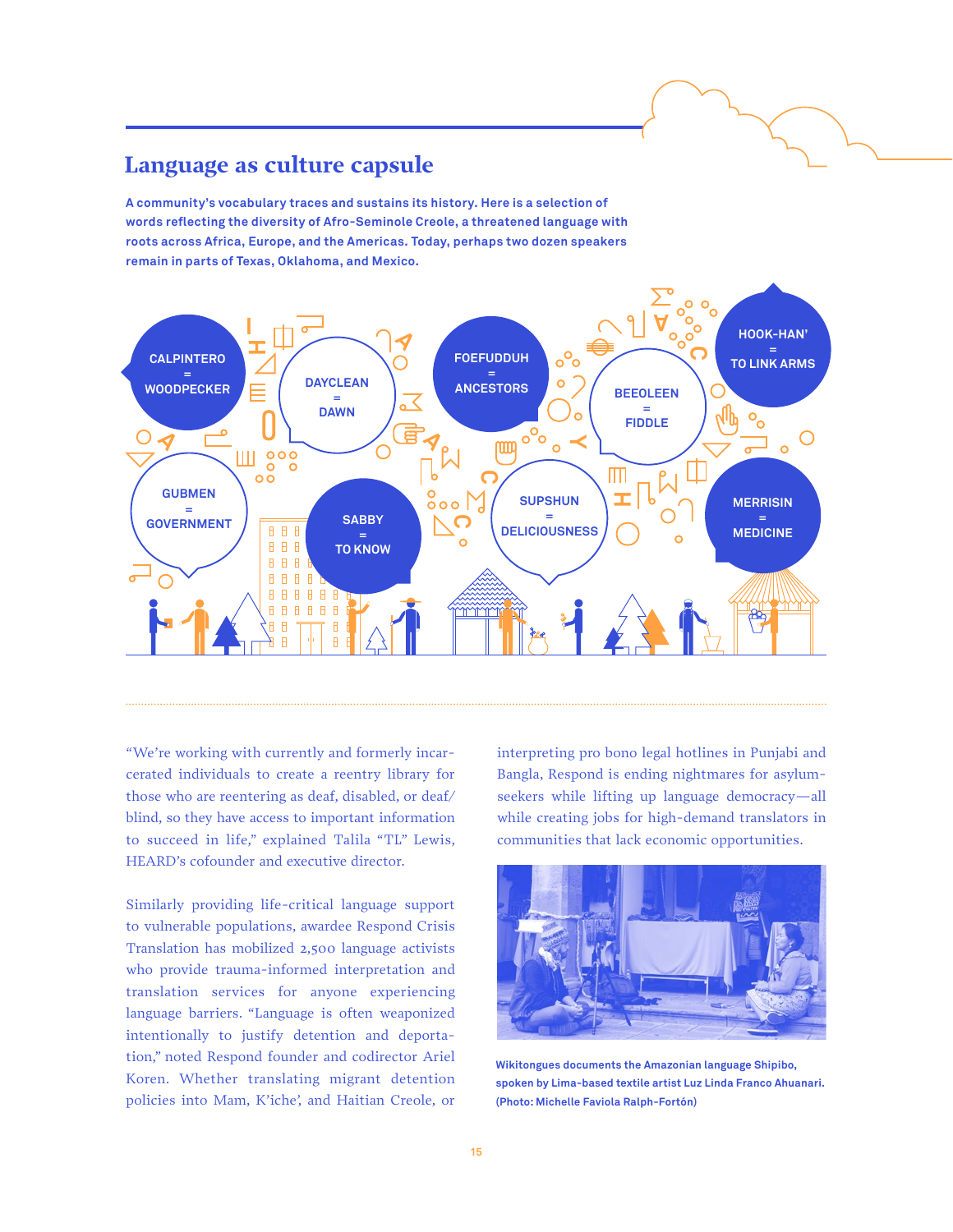### **Schools can be reborn as civic infrastructure.**

As educational institutions respond to rising calls for social justice from the communities they serve—with K-12 schools particularly roiled by debates over racism and equity—applicants to this round of the Prize are exploring ways that schools of all sorts can be reborn as centers of neighborhood power. Overall, 23% of applications reference schools and universities as an area of focus, while 28% reference education. Some are turning high schools into community-minded sustainability hubs, using project-based curricula that send students on missions to curb climate change by building gardens or banning single-use plastics. Others are addressing economic mobility in communities of color through a dual-generation approach that pairs education for children and career training for adults, rethinking the linkage between school and community success. And a Black-led collective of classroom educators is building a school-based racial justice movement to help students propel real-world change.

Innovators like these show how educators and activists can leverage the sizable assets of school, college, and university systems to attain social justice goals. "You'd be surprised at how many resources are sitting unused at college campuses," said Diya Abdo, founder and director of Every Campus A Refuge (ECAR), a Prize awardee. From vacant apartments to fleets of bicycles, underutilized university assets are ripe for repurposing, along with ample services at the ready: "We're a small city that has everything you need to host a refugee family," Abdo explained. "There's housing, classes, wedding venues, clinics, and cafeterias—all in the same place." Initially launched at Guilford College, a small Quaker institution in North Carolina, ECAR is a model initiative built around the needs, agency, and dignity of new arrivals. In hosting refugees on campus, the program takes a "whole person" approach that foregrounds mental and physical health, economic mobility, and more to ensure that they thrive. Language departments pair hosted families with student language learners; campus meal plans are made available; and refugee artists enjoy access to studios and galleries. When they're financially ready—typically after about five months—they're assisted with rent and utilities to secure a home of their choosing.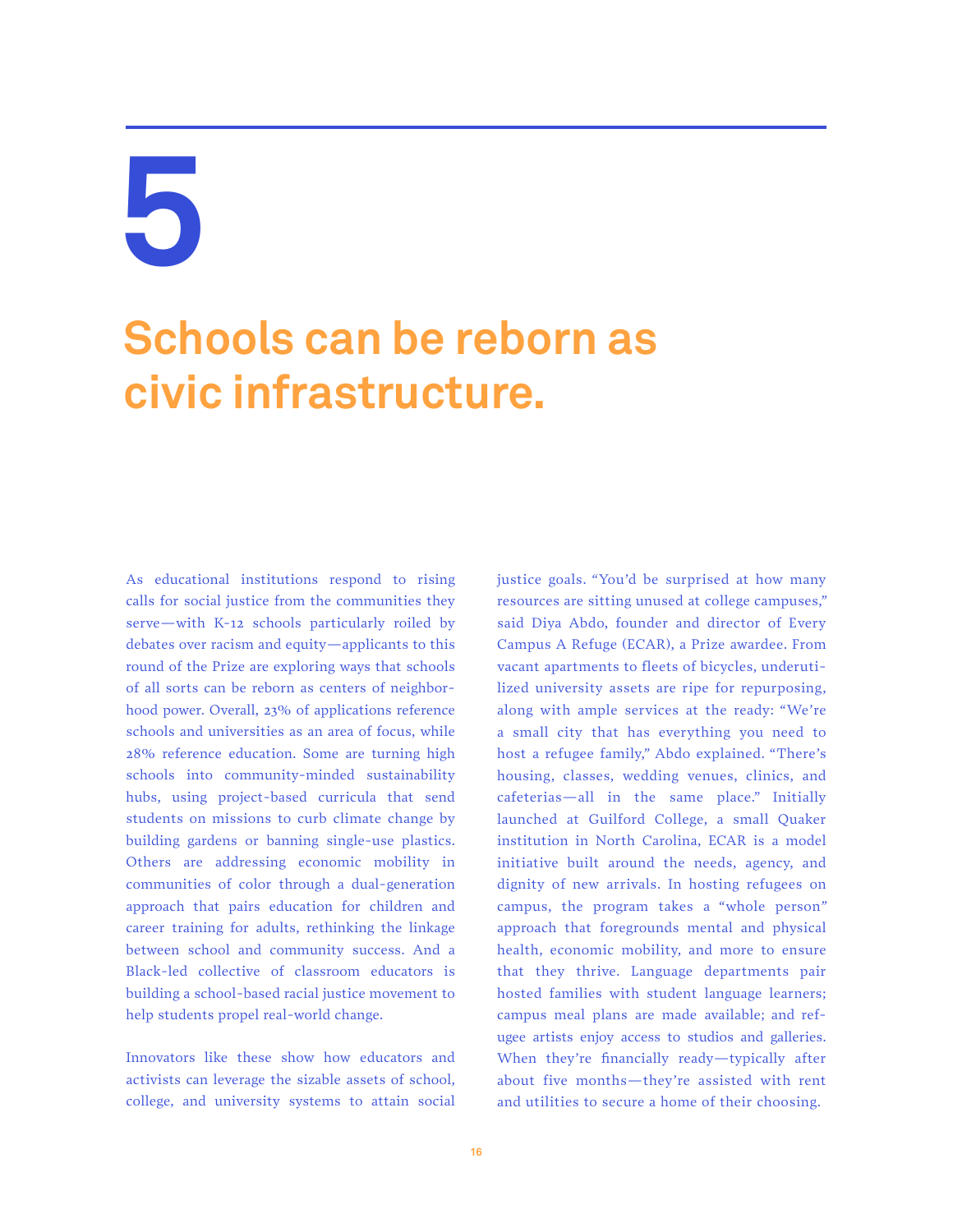

To date, ECAR has hosted more than a hundred refugees, with eight campuses now embracing the program. The potential is vast: if just 10% of America's universities hosted one family of average size, that would provide supportive integration to 20,000 refugees over a short few years. At the same time, ECAR persuasively meets student demands that their own institutions be held accountable for systemic injustices. "At small liberal arts institutions, there is an existential crisis," Abdo said. "How are we relevant? And how do we interest students? ECAR is a way to show that we are reconceptualizing what a campus can be."

**The campus as community nexus**

**Among the 23% of Prize applicants who reference school or college as an area of focus, building community is a top concern, along with racial justice and** 



**TOTAL APPLICANTS**

**Campus communities abound in resources to welcome and support refugees. (Photo: Kat Miller)**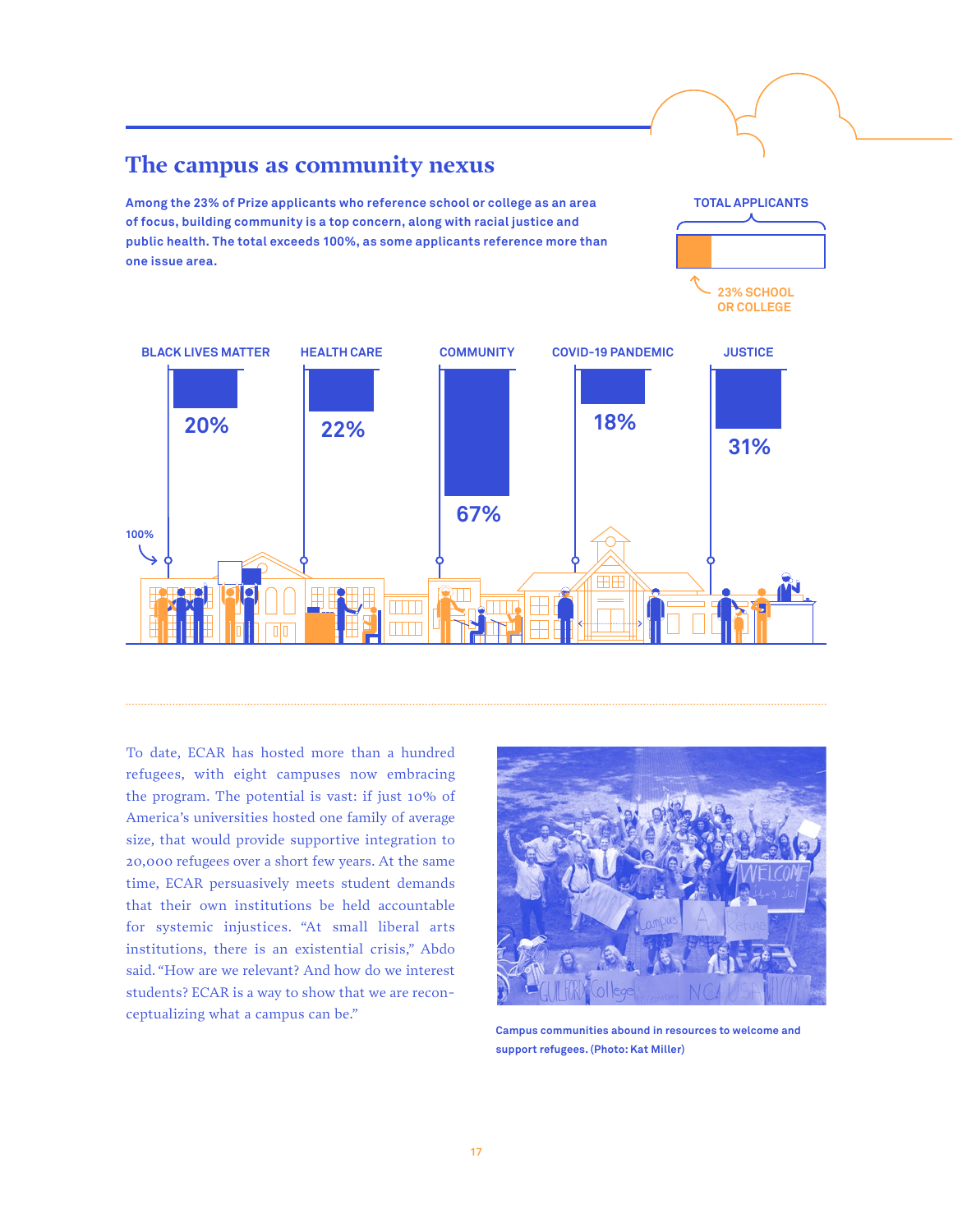### **Black women are catalyzing large-scale change.**

Reclaiming an entire city block—house by restored house—is not easy work in West Baltimore, or anywhere else. But that's exactly what Black Women Build – Baltimore, a Prize awardee, has set out to do, using a combination of homeownership and construction skills-building as a platform for transformation that centers Black women. In a city rich with cultural assets and yet challenged by a history of racial exclusion, restoring houses counts as social justice, and then some. "In an area of town that was ground zero for redlining, this is important work," said Shelley Halstead, the organization's founder and executive director. "We show that these houses can and will be better used as homes instead of empty lots after demolition."

By helping women become owners of the properties they've renovated, Black Women Build's model supports their financial success while forging new connections on a civic scale. Restoring homes in clusters, and working with cohorts of Black women who learn valuable construction trades, the project connects personal growth with urban-scale impact. "It's construction with an ethos around community," Halstead explained. "You have that physical foundation of the house, and then you're building the foundation of community with women who have worked together side-by-side." While conserving heritage in a local historic district, the effort also addresses a nationwide shortage of skilled construction workers—something that can be replicated in areas with distressed housing and opportunity for jobs. Meanwhile, Halstead has embarked on a nearby project to create live/work artist spaces and a café, leveraging proximity to Baltimore's Black Arts District and its growing ecosystem for Black creatives. By focusing on built resources, Black Women Build makes the presence of place central to social-justice solutions. "It's critical to acknowledge that the built fabric of a place can be part of the innovation," said Justin Garrett Moore, program officer at the Andrew W. Mellon Foundation, and a Prize reviewer. "This project uses historic preservation tools in a direct and intentional way to address social and economic harm—in this case to improve the lives and outcomes of Black women."

Indeed, as with Citizen S.H.E.'s campaign to mobilize Black women in New Orleans (see Takeaway 3),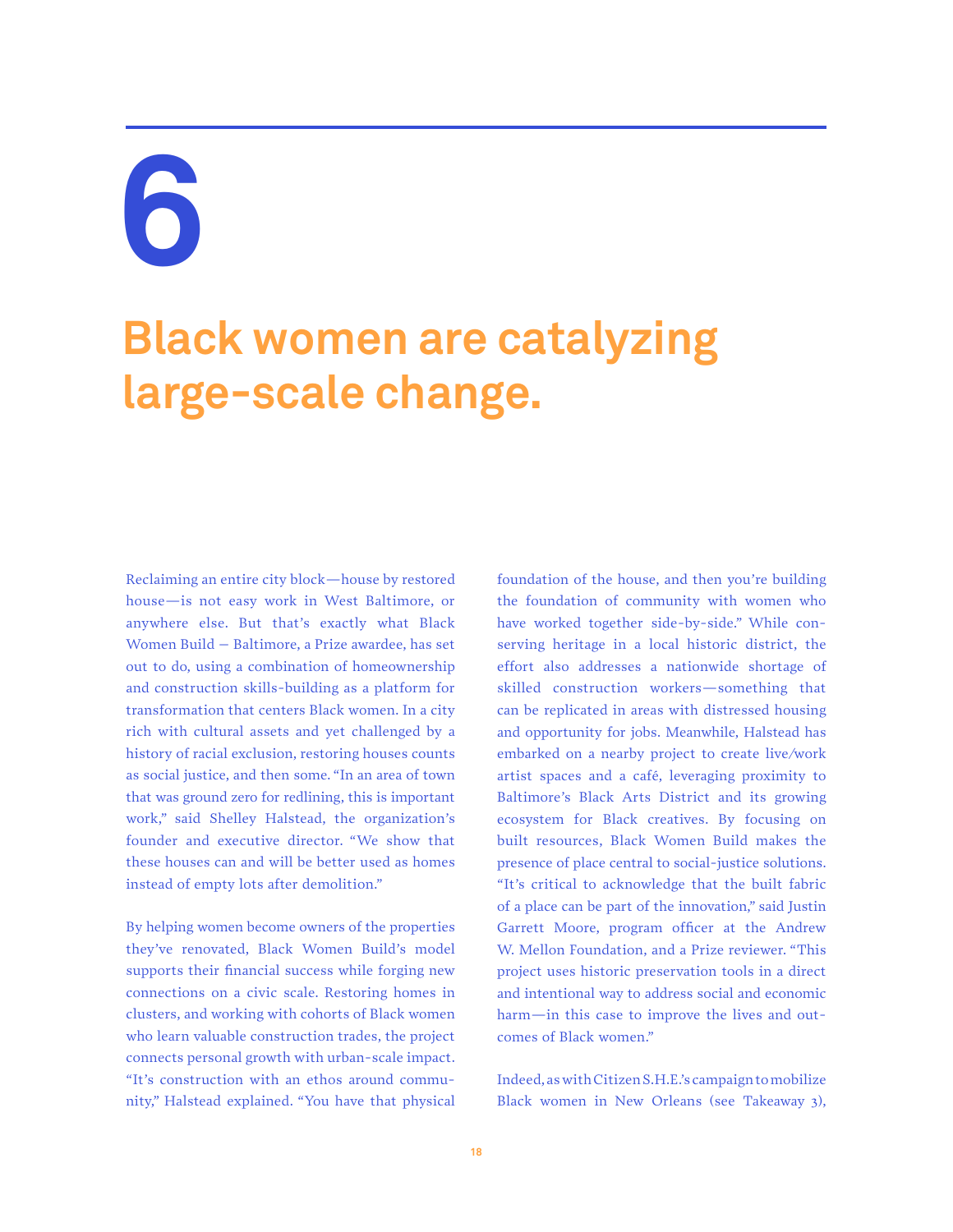#### **A women-centered civic toolbox**

**Applicants proposed diverse strategies for lifting up women and girls of color while building community-wide grassroots power, including tools to end systemic poverty, fight gender-based discrimination, support system-involved women, and more.**



Black Women Build is part of a group of Prize applicants who are using inventive approaches to lift up women of color. To cite just a few examples: Formerly incarcerated women are receiving traumainformed negotiation training that reduces violence and grows community stability. Democracy advocates like the Vote Mama Foundation are dismantling barriers to moms running for office. And an intersectional movement is using personal narratives to fight gender-based discrimination in criminal sentencing. Taken together, these innovators show how supporting the collective leadership and advocacy of women of color can unlock community-wide change.



**In Baltimore, construction skills are a foundation for building Black women's social and economic power. (Photo: Tonika Garibaldi)**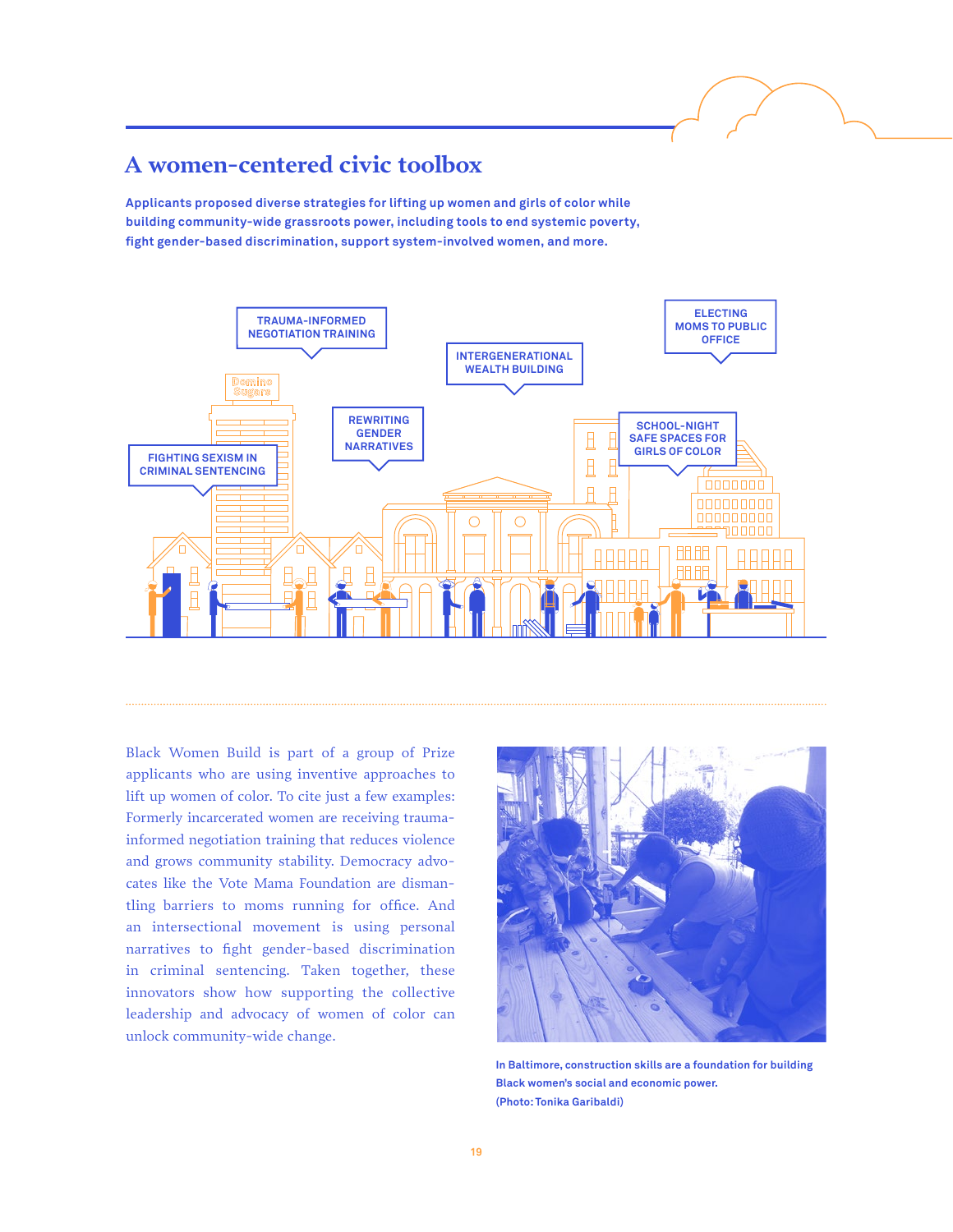### **Labor activists have reframed the future of work.**

The J.M. Kaplan Fund traces its roots to one of America's pioneering agricultural cooperatives, which Jacob Merrill Kaplan forged when he bought the Welch Grape Juice Company and converted it, in 1956, to a farmer-owned co-op that spanned eleven states and one thousand grape growers. In Kaplan's words, cooperative ownership represented "a pooling of interests for the common good" a phrase that remains a lodestar for the Fund's work today. It's fitting, then, that this round of the Prize found innovators marshaling new modes of organizing and labor empowerment, along with creative economic models that stake out a more just future of work.

In Ohio, awardee Co-op Dayton is proving that collective worker power can transform communities through a "cooperative ecosystem." As in other cities across the Midwest, majority Black neighborhoods in segregated Dayton have suffered from disinvestment and dwindling access to goods and services such as grocery stores and health care. In response, Co-op Dayton's incubator program nurtures worker-owned enterprises through assistance with access to capital, business development,

and advocacy tools that can boost neighborhood resilience. The upshot is a coordinated worker movement that creates jobs, renovates buildings, and—through a culture of ownership—reconnects people to civic power.

Bringing worker-focused innovation to a rural, border state, Prize finalist Milk with Dignity echoes J.M. Kaplan's interest in uplifting farmworkers in this case, addressing injustice in the Vermont dairy industry. As in other rural places, undocumented workers amount to a captive labor force in Vermont, reluctant to speak out about abusive practices. Seeking a solution, Milk with Dignity was formed by worker-led group Migrant Justice with advice and support from the Coalition of Immokalee Workers in Florida. In this model, large buyers of dairy products use their leverage to ensure dignified conditions at the farms that supply them. Each buyer agrees to a Code of Conduct, and pays a premium that helps cash-strapped farmers upgrade housing, for example, or correct hazardous work conditions. Having brought Ben & Jerry's into the program in 2017, Milk with Dignity now covers about 20% of Vermont's dairy industry,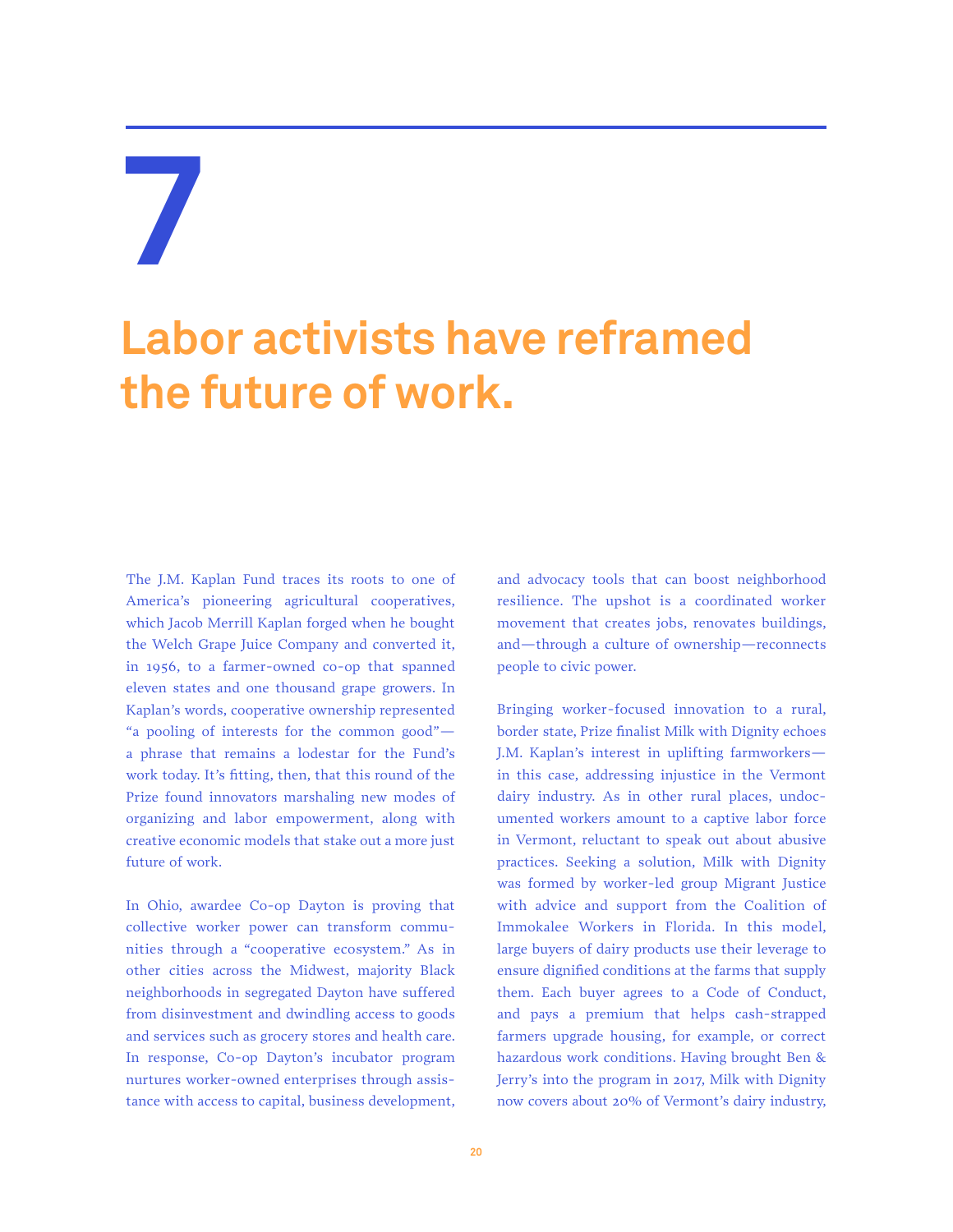### **Cultivating social responsibility**

**Milk with Dignity's innovative model brings together farmers and industry leaders to address labor abuses in the dairy industry—offering a template for how workers can collectively advance human rights and economic justice.**



or more than 50 farms. "We take a supply-chain approach," explained Thelma Gómez, a Migrant Justice organizer and a former Vermont dairy worker. "When we sign an agreement with a company at the top of the supply chain, that brings their farms into the program." Having nurtured close relationships with farmworkers, the team is now working to bring new buyers on board, and eyeing even greater aspirations. "The long-term vision is, this becomes the industry standard," said Gómez. "Wherever you find a dairy farm, that farm is going to be abiding by Milk with Dignity." Through this vision of collective action, Gómez and her colleagues are transforming an industry characterized by human rights violations into one where dignified conditions are the norm.



**A first-of-its-kind partnership helps protect immigrant workers in the Vermont dairy industry. (Photo: Terry Allen)**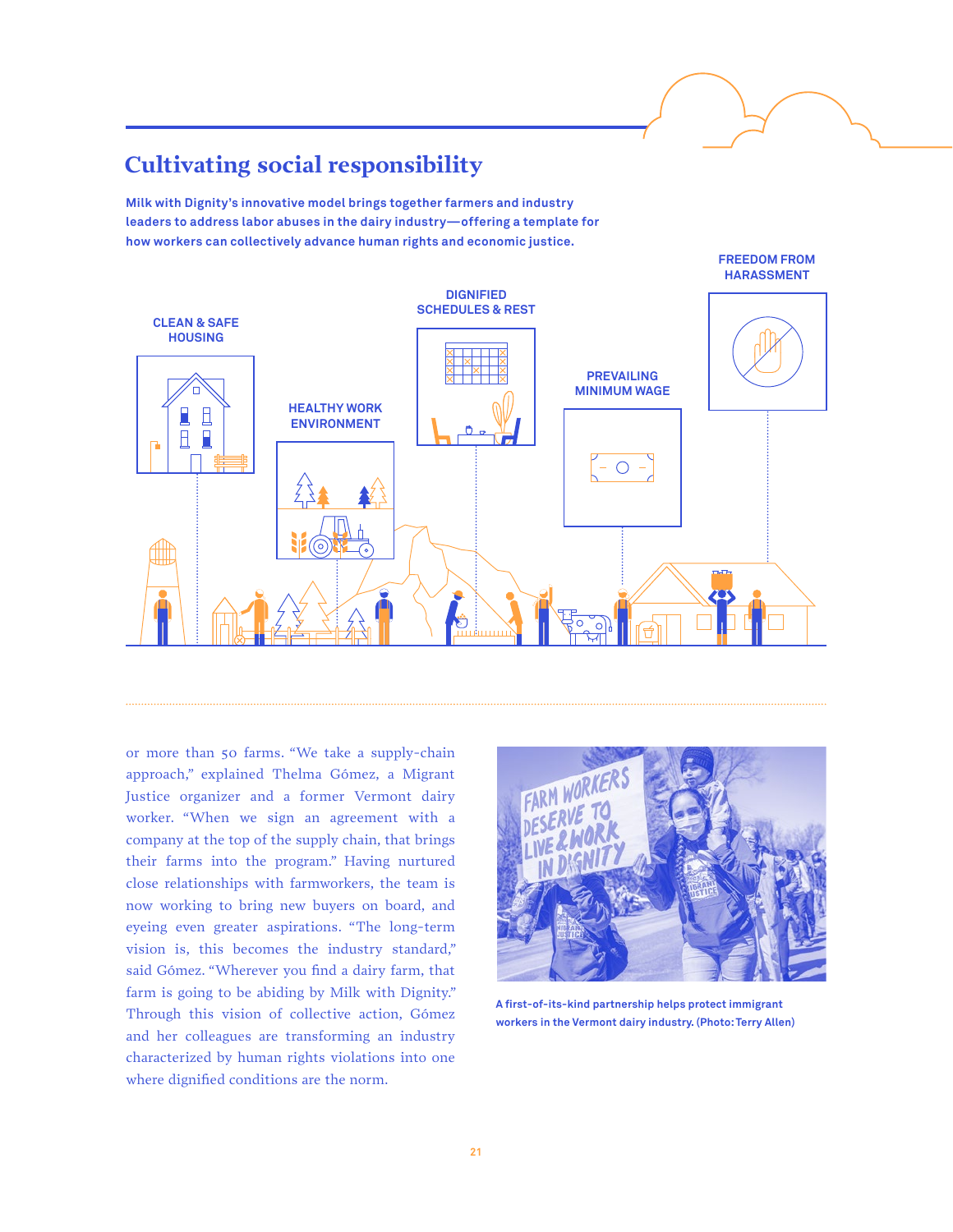## **Beyond the Awards Pandemic Pivot**

When the world ground to a halt in early 2020, amid a global crisis that sundered lives and jobs, many in the philanthropic and not-for-profit sectors were bedeviled by a sense that missions would need to be rewired to meet new social needs. Among awardees of The J.M.K. Innovation Prize, that proved fiercely true as innovators faced not just the uncertain future of their own organizations, but the very survival of the communities they serve. Here, three awardees from prior rounds of the Prize share their experiences, showing how amid its manifold impacts, the COVID-19 pandemic ignited new opportunities and tested innovators in ways that only redoubled their resolve.

For The Industrial Commons, a 2017 awardee based in western North Carolina, a worldwide shortage of personal protective equipment offered a critical opportunity for the region's textile, furniture, and related manufacturers. Working with a network of values-aligned companies through its Carolina Textile District initiative, the group seized the moment for the benefit of all. "Everything we do is from a need," said Sara Chester, co-executive director of The Industrial Commons. Or in this case, two needs: a surging demand for protective gear, and a desire by local textile producers to get idle machines humming while supporting public-health efforts. More than 80 partners ultimately joined a coordinated project to produce

and distribute face masks and gowns across North Carolina. Since 2019, the initiative has sewn more than 500,000 pieces of protective equipment, while saving nearly 100 jobs and unlocking still other opportunities, including a large state contract that funded purchases by school systems, hospitals, and community colleges. With Kaplan support, 14,000 masks were also sent directly to social-justice and democracy-building groups across the country. Membership in the Carolina Textile District has now more than doubled to 25, and this year the group won another state contract to produce 100,000 clear masks for preschool teachers, daycare workers, and others. "Having these collective contracts is something that the District has dreamed about for years, but we were never poised to make it happen," Chester explained. "When you have a moment like the pandemic, you either step away from risk or you lean into it. Because we have that entrepreneurial mindset, our inclination was to lean into solving the problem."

Such was the thinking of South Dakota Voices for Peace (SDVFP), a 2019 awardee thrust into COVID-19 response when an outbreak shuttered a large pork-processing plant in Sioux Falls. Fear spread among the plant's overwhelmingly immigrant workforce, which counted few English speakers and scant resources to navigate the shutdown—a challenge deepened by South Dakota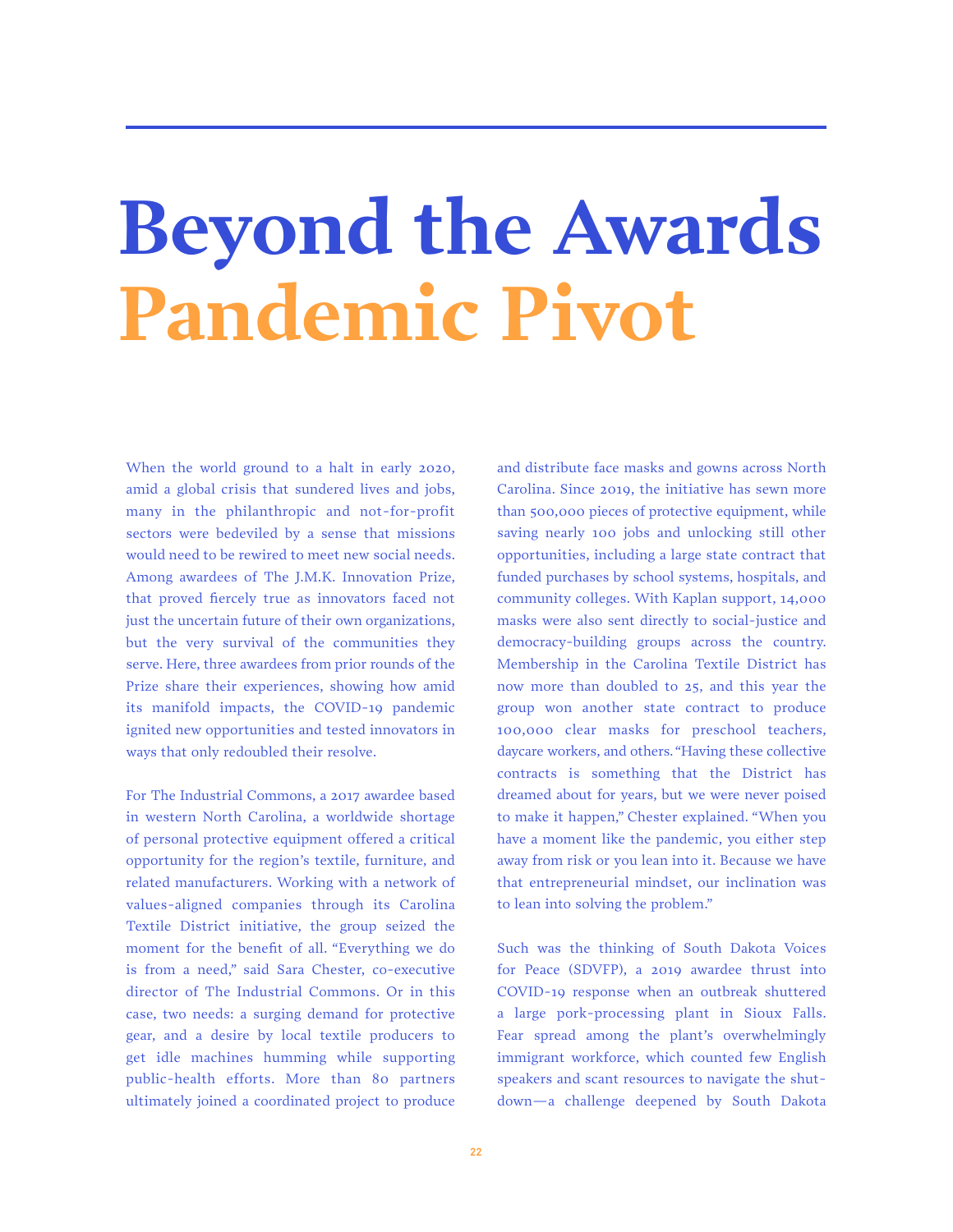law, which bans local government from translating English materials into other languages. Enter SDVFP executive director Taneeza Islam, who mobilized a rapid-response translation team and helped launch a coalition to assist the area's multilingual community. The most immediate need was clear: a relief fund to serve immigrants, refugees, and others ineligible for government pandemic assistance. Starting with \$50,000 in seed funding from Wells Fargo, the effort raised \$1.2 million over five months and sent direct relief to nearly 1,700 households. "It was an amazing show of what coalitions can do when we come together across sectors," Islam said. There were other benefits, too: having built trust through its direct relief work, SDVFP advised schools on the transition to remote learning, and has received funding to spearhead multilingual vaccination outreach. "It has really catapulted the work that we had always envisioned for our organization, which is community outreach," Islam added. "That work will continue to build power in our communities." In part due to this experience, Islam has been inspired to run for mayor of Sioux Falls, announcing her candidacy in 2021 and aiming to shape even greater change on a civic scale.

On-the-ground collaboration was key for 2019 awardee ImmSchools, which strives to ensure that schools are safe, inclusive spaces for undocumented and mixed-status students and families. To support frontline communities during the pandemic, they expanded their services to include direct relief, yet only after reaching out to fifty immigrant or undocumented families to assess their needs. "As an immigrant-led organization, we felt we couldn't just come up with a solution," said Viridiana Carrizales, ImmSchools cofounder and CEO. "The conversations we had with families went beyond supporting their students with virtual learning. They needed support with basic needs like food and housing," she explained. ImmSchools



**The Carolina Textile District has produced more than half a million masks and gowns to help fight the pandemic. (Photo: Jimi Combs)**

raised \$300,000 in three months to help keep families in their homes, with the lights on and food in the pantry—and a sense that they hadn't been forgotten. "Everyone was talking about stimulus checks and unemployment, and nobody was talking about our undocumented community that couldn't access those things," Carrizales said. ImmSchools has now earmarked part of its budget for a resilience fund that will continue direct support for families in need. Since its launch in 2018, the organization has adopted a community-driven and holistic approach in which families most closely impacted by injustices are driving forward positive change. The pandemic gave ImmSchools the opportunity to fully step into their mission and uplift the power and voices of undocumented families and students in a time of crisis.

Altogether, the events of the past two years demonstrate that innovators can serve vulnerable populations through a combination of trust-building, creative alliances, and a relish for risk-taking where others fear to tread.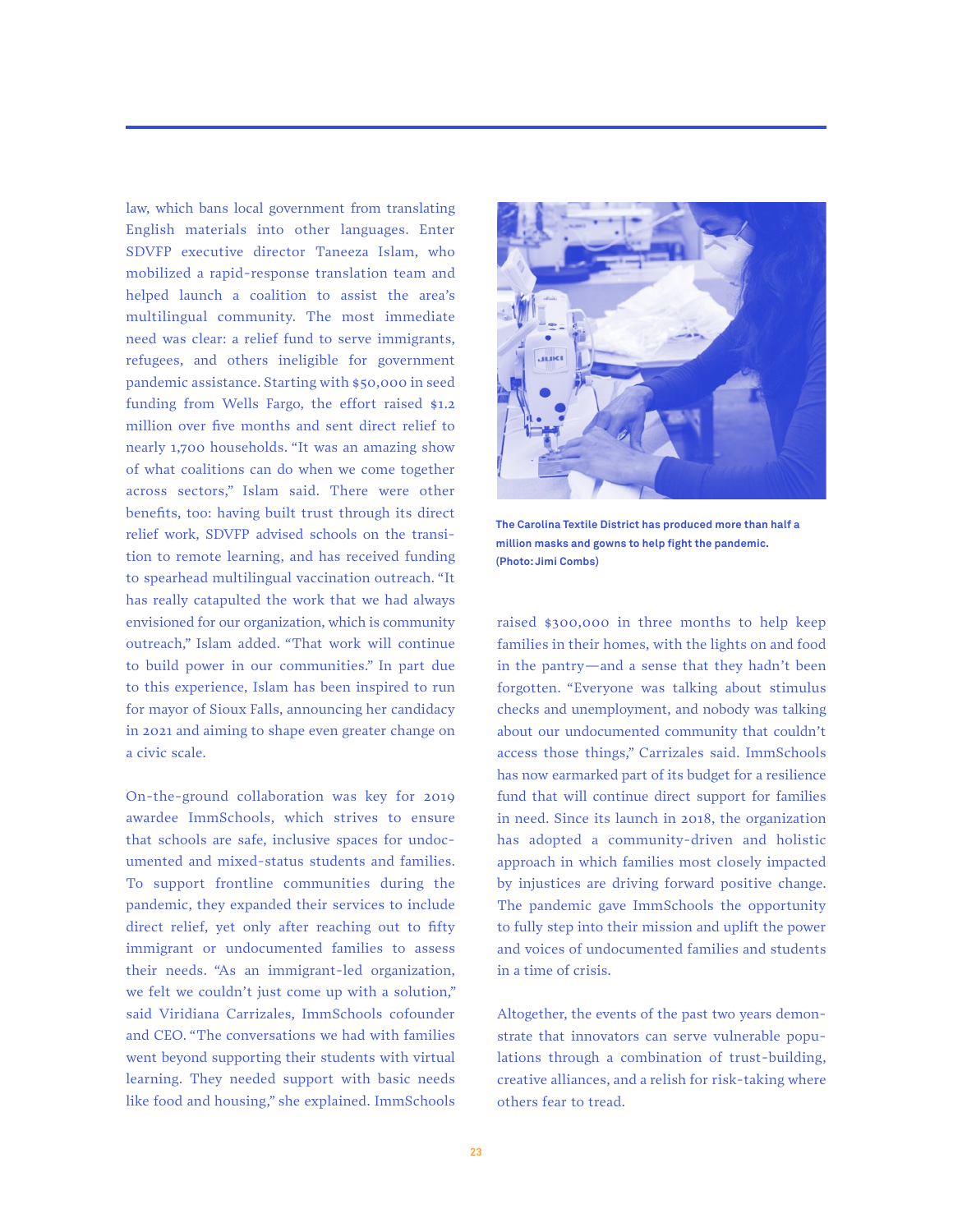## **The Awardees**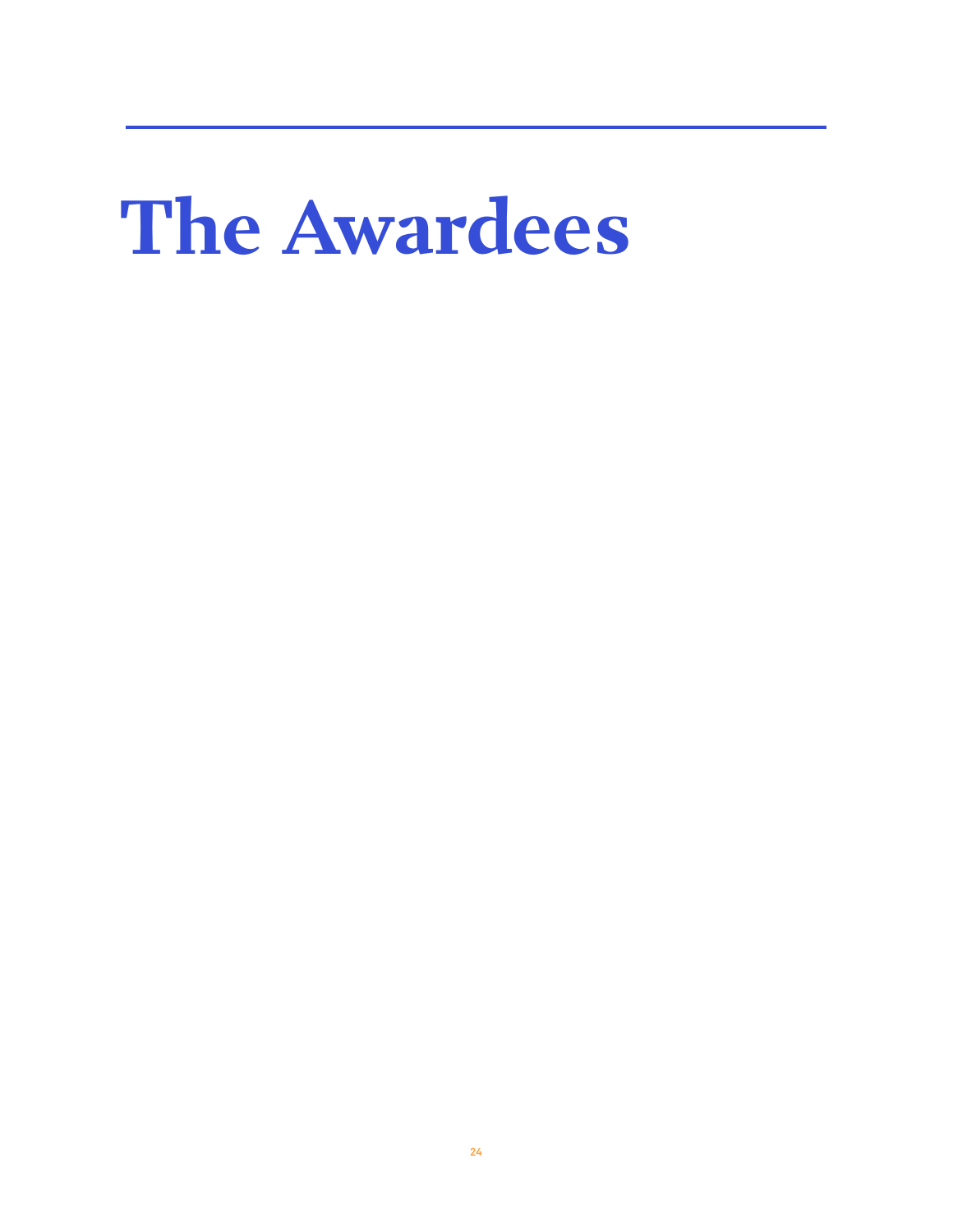Black Women Build – Baltimore **SHELLEY HALSTEAD Maryland [blackwomenbuild.org](https://blackwomenbuild.org/)**

Cambium Carbon **BEN CHRISTENSEN, MARISA REPKA District of Columbia** *(Operating nationwide)* **[cambiumcarbon.com](http://cambiumcarbon.com)**

Co-op Dayton **LELA KLEIN, AMAHA SELLASSIE Ohio [coopdayton.org](http://coopdayton.org)**

Every Campus A Refuge **DIYA ABDO North Carolina** *(Operating nationwide)* **[everycampusarefuge.net](http://everycampusarefuge.net)**

Forestry and Fire Recruitment Program **SARA SINDIJA, BRANDON SMITH California [forestryfirerp.org](http://forestryfirerp.org)**

Freedom Community Center **MIKE MILTON Missouri [freedomstl.org](http://freedomstl.org)**

HEARD **ESPERANZA DILLARD, TALILA "TL" LEWIS Nationwide [behearddc.org](http://behearddc.org)**

Nuns & Nones **BRITTANY KOTELES Wisconsin** *(Operating nationwide)* **[nunsandnones.org](http://nunsandnones.org)**

Respond Crisis Translation **ARIEL KOREN, FERNANDA DE OLIVEIRA SILVA California** *(Operating globally)* **[respondcrisistranslation.org](http://respondcrisistranslation.org)**

Wikitongues **DANIEL BÖGRE UDELL, KRISTEN TCHERNESHOFF New York** *(Operating globally)* **[wikitongues.org](http://wikitongues.org)**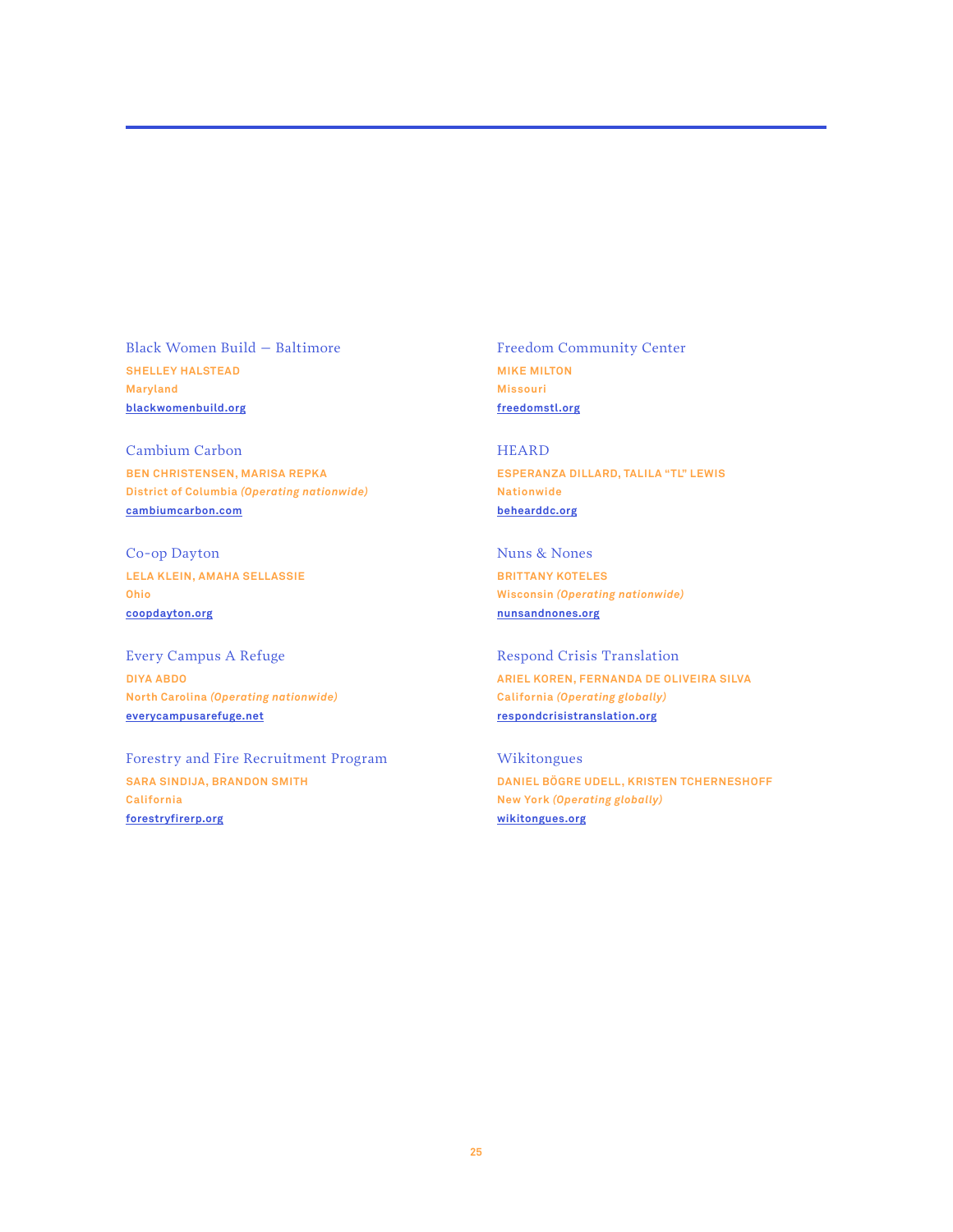## **About The J.M. Kaplan Fund**

The J.M. Kaplan Fund champions transformative social, environmental, and cultural causes through inventive grantmaking. Established in 1945 by philanthropist and businessman Jacob Merrill Kaplan, the Fund has since its inception been committed to visionary innovation.

Over more than three generations of family stewardship, the Fund has devoted \$280 million to propel fledgling efforts concerning civil liberties, human rights, the arts, and the conservation and enhancement of the built and natural worlds.

Today, the Fund is active across the United States and beyond, operating grant programs focusing on the environment, heritage conservation, and social justice. To continue its legacy of catalytic giving, in 2015 the Fund launched The J.M.K. Innovation Prize, reaching across America to provide early-stage support for entrepreneurs with twenty-firstcentury solutions to urgent social and environmental challenges.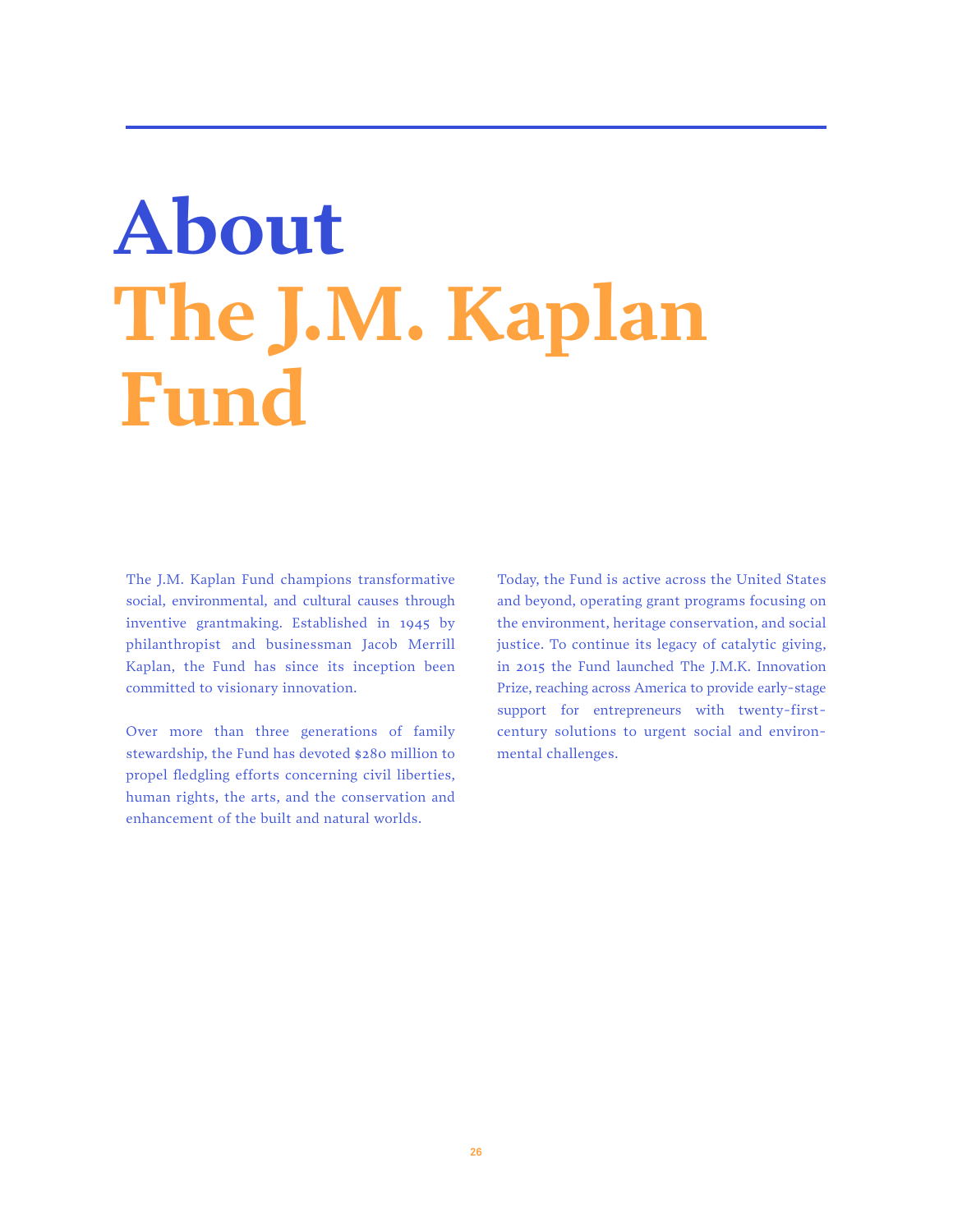#### **TRUSTEES**

Peter W. Davidson **Chairman**

Betsy Davidson

Brad Davidson

Joan K. Davidson **President Emeritus**

Matthew Davidson

Caio Fonseca

Elizabeth K. Fonseca **Trustee Emeritus**

Isabel Fonseca

Quina Fonseca

Mary Kaplan **Trustee Emeritus**

#### **STAFF**

Amy L. Freitag **Executive Director**

William P. Falahee **Director of Finance and Administration**

Angela D. Carabine **Grants Manager**

Elizabeth Barthelmes Wolff **Program Director, Environment**

Jack Carlile **Executive Assistant / Information and Digital Technology Assistant**

Ann Birckmayer **Administrator, Furthermore**

#### **PROGRAM CONSULTANTS**

Justin Goldbach **Program Director, The J.M.K. Innovation Prize**

Will Raynolds **Program Director, Heritage Conservation**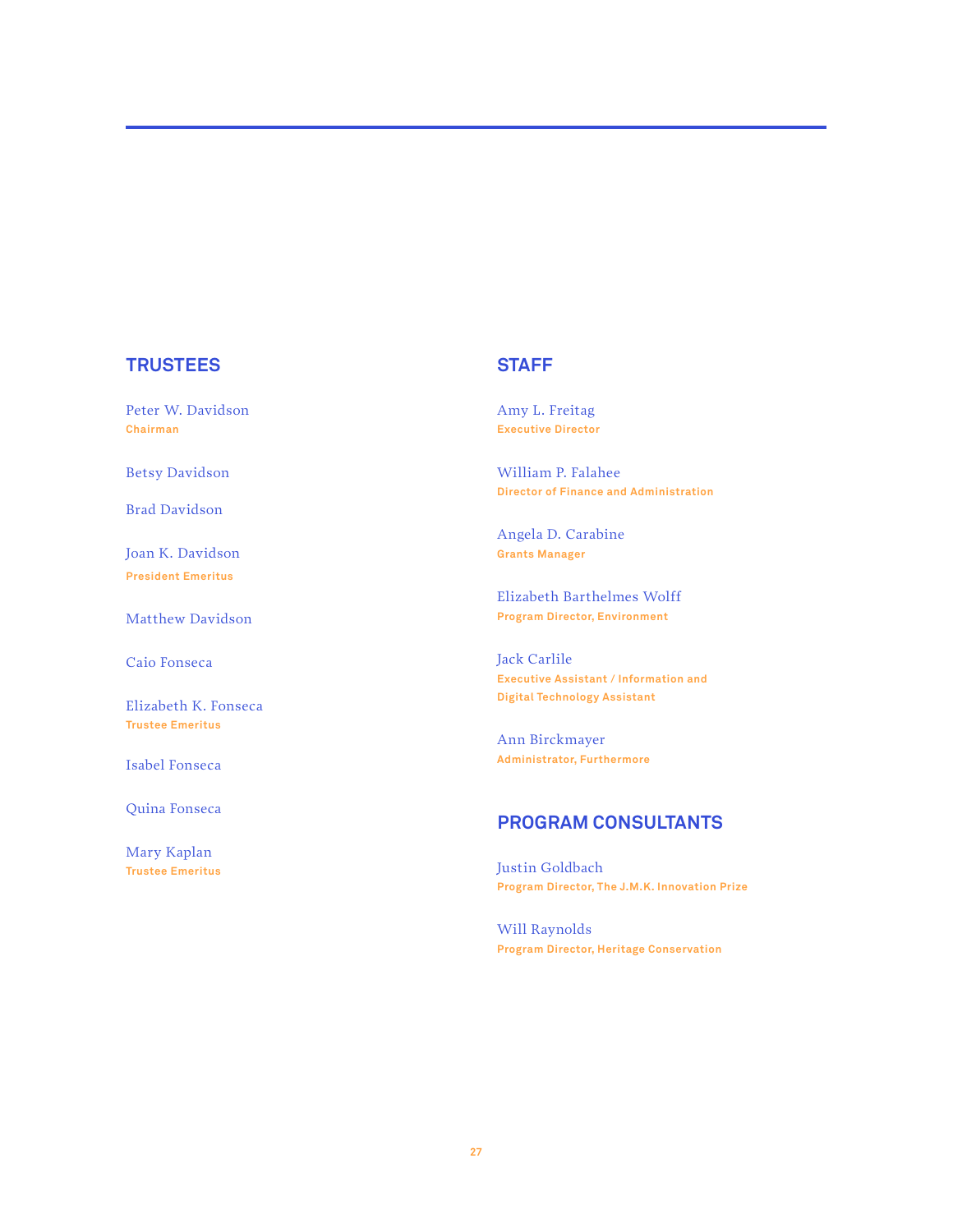## **Acknowledgments**

Over four cycles of The J.M.K. Innovation Prize, it has been deeply rewarding to work with our esteemed peers across the worlds of philanthropy and social entrepreneurship. We especially credit Justin Goldbach, Program Director for the Prize and founder of Social Strategy Associates, who has steered this effort with cheerful aplomb since its inception. In addition, the Prize has hugely benefited from the counsel of Anthony C. Wood, Rich Leimsider, Prachi Patankar, Danielle Sered, and Nick Turner, as well as the support of Suzette Brooks Masters, Rex Unger, Valerie Silverman Kerr, Sean Devaney, Sarah Barnaby, and the entire Fund staff. We also acknowledge the generous assistance we have received from The Claneil Foundation, The Draper Richards Kaplan Foundation, Echoing Green, GLG, The John S. and James L. Knight Foundation, Rocky Mountain Institute, and many others.

We are grateful to the 497 first-round reviewers whose consideration and care helped make this Prize an exemplary work of participatory grantmaking. We are particularly indebted to the 30 subject-matter experts and round-two reviewers who immeasurably enriched the selection process:

Josh Agenbroad Mary Anthony Manuela Arciniegas Veyom Bahl Heidi Dorow Shawn Evans Patrice Frey Arturo Garcia-Costas Valerie Grussing Carl Hamad-Lipscombe Beth Hartman Lukas Haynes Rachel Herzing Seth Horstmeyer Sean Johnson

Sam Lefkofsky Kung Li Meghan Lowney Justin Garrett Moore Theresa Pasqual Kavita Pawria-Sanchez Insha Rahman Cristina Tzintzún Ramirez Erik Snyder Benjamin Soltoff Robert Sroufe Tasha Tucker Lee Wang Sarah Williams Billy Wimsatt

And in developing this report, the Fund salutes the spirited collaboration of Jeff Byles, Sara Enright, Agnieszka Gasparska, and Min Jin Shin.